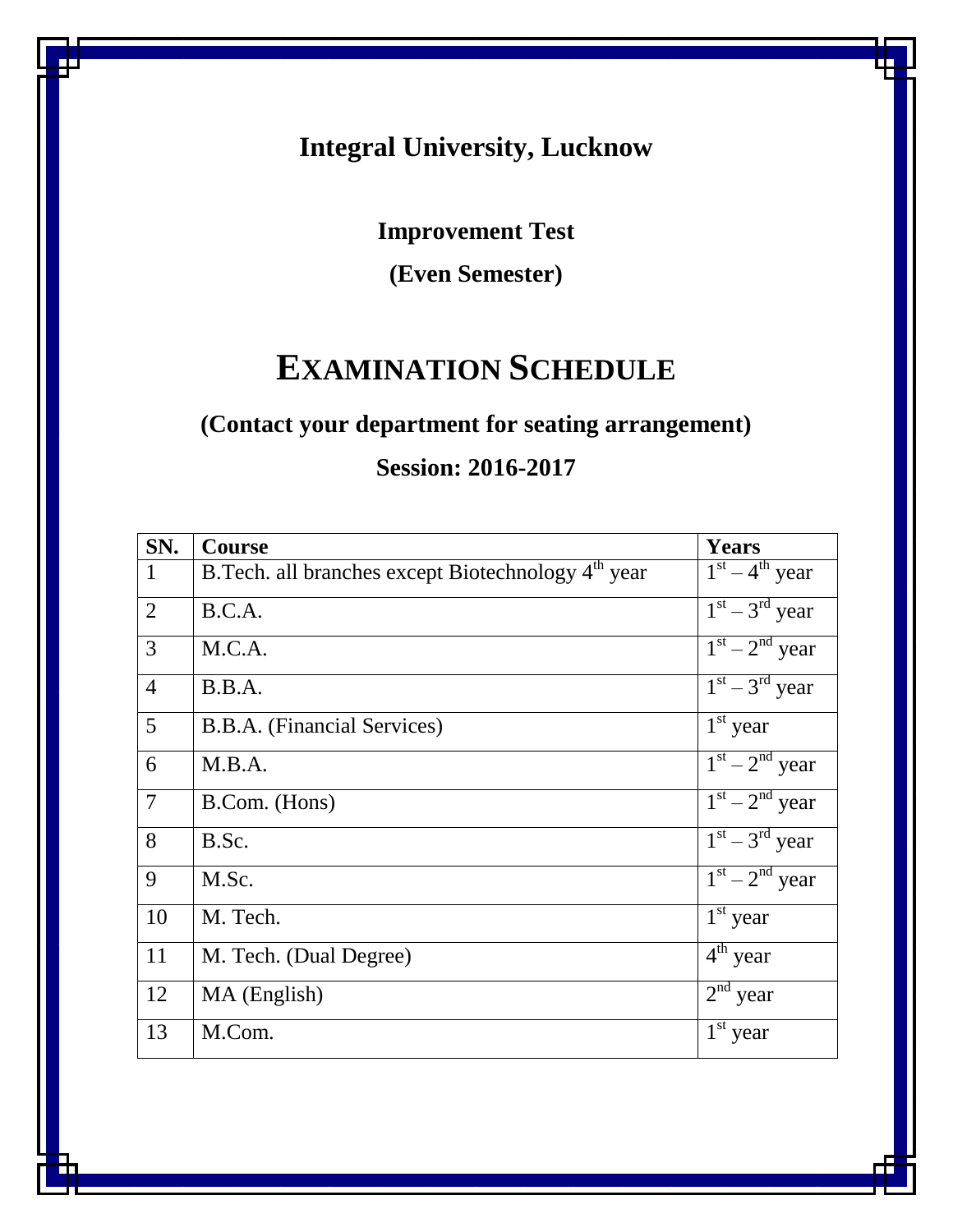## **INTEGRAL UNIVERSITY, LUCKNOW Improvement Test Schedule, Session 2016-2017 (Even Semester) B.Tech., B.C.A., M.C.A. First Year, Second Semester**

#### **B.Tech. Group: EC, Electrical, CSE-1, CSE-2, CSE-3**

| Date           | Day       | $1st$ Shift                                  | $2nd$ Shift                                | $3rd$ Shift                                          |
|----------------|-----------|----------------------------------------------|--------------------------------------------|------------------------------------------------------|
|                |           | $09:00$ am to                                | $11:00$ am to                              | $1:30 \text{ pm}$ to                                 |
|                |           | $10:30$ am                                   | $12:30 \text{ pm}$                         | $3:00 \text{ pm}$                                    |
| April 25, 2017 | Tuesday   | <b>Engineering Mathematics-II</b><br>(MT112) | <b>Environmental Studies</b><br>$(ES-101)$ | <b>Basic Mechanical</b><br>Engineering<br>$(ME-101)$ |
| April 26, 2017 | Wednesday | <b>Computer Programming</b><br>$(CS-101)$    | Chemistry<br>$(CH-101)$                    |                                                      |

#### **B.Tech. Group: ME-1, ME-2, ME-3, CE-1, CE-2, CE-3**

| Date           | Day       | $1st$ Shift                       | $2nd$ Shift                | $3rd$ Shift                         |
|----------------|-----------|-----------------------------------|----------------------------|-------------------------------------|
|                |           | $09:00$ am to                     | $11:00$ am to              | $1:30 \text{ pm}$ to                |
|                |           | $10:30$ am                        | $12:30$ pm                 | $3:00$ pm                           |
| April 25, 2017 | Tuesday   | <b>Engineering Mathematics-II</b> | Professional Communication | <b>Basic Electrical Engineering</b> |
|                |           | (MT112)                           | (LN101)                    | (EN101)                             |
|                |           | <b>Basic Electronics</b>          | Physics                    |                                     |
| April 26, 2017 | Wednesday | (EC101)                           | (PY101)                    | ۰                                   |

#### **B.Tech. Group: BT, FT**

| Date           | Day       | $1st$ Shift<br>$09:00$ am to<br>$10:30$ am      | $2nd$ Shift<br>$11:00$ am to<br>$12:30 \text{ pm}$ | $3rd$ Shift<br>$1:30 \text{ pm}$ to<br>$3:00 \text{ pm}$ |
|----------------|-----------|-------------------------------------------------|----------------------------------------------------|----------------------------------------------------------|
| April 25, 2017 | Tuesday   | Mathematics-II for<br>Bioengineering<br>(MT113) | Professional Communication<br>$(LN-101)$           | <b>Basic Electrical Engineering</b><br>(EN101)           |
| April 26, 2017 | Wednesday | <b>Basic Electronics</b><br>$(EC-101)$          | Physics for Bioengineering<br>(PY-102)             |                                                          |

#### **B.C.A. (BCA-1, BCA-2,BCA-3, BCA-4)**

| Date           | Day       | $1st$ Shift                             | $2nd$ Shift                           | $3rd$ Shift                                              |
|----------------|-----------|-----------------------------------------|---------------------------------------|----------------------------------------------------------|
|                |           | $09:00$ am to                           | $11:00$ am to                         | $1:30 \text{ pm}$ to                                     |
|                |           | $10:30$ am                              | $12:30 \text{ pm}$                    | $3:00 \text{ pm}$                                        |
| April 25, 2017 | Tuesday   | Mathematics-II<br>(MT114)               | System Analysis and Design<br>(CA105) | <b>Advanced Professional</b><br>Communication<br>(LN201) |
| April 26, 2017 | Wednesday | <b>Computer Organization</b><br>(CA106) | Data Structure using C<br>(CA107)     | $\blacksquare$                                           |

#### **M.C.A.**

| Date           | Day       | $1st$ Shift                                       | $2nd$ Shift                                   | $3rd$ Shift                                             |
|----------------|-----------|---------------------------------------------------|-----------------------------------------------|---------------------------------------------------------|
|                |           | $09:00$ am to                                     | $11:00$ am to                                 | $1:30 \text{ pm}$ to                                    |
|                |           | $10:30$ am                                        | $12:30 \text{ pm}$                            | $3:00 \text{ pm}$                                       |
| April 25, 2017 | Tuesday   | Accounting and Financial<br>Management<br>(BM434) | Data and File Structure using<br>C<br>(CA407) | Unix and Shell Programming<br>(CA408)                   |
| April 26, 2017 | Wednesday | Introduction to Operation<br>Research<br>(CA409)  | E-Commerce<br>(CA412)                         | Computer Architecture and<br>Microprocessor<br>(CA4013) |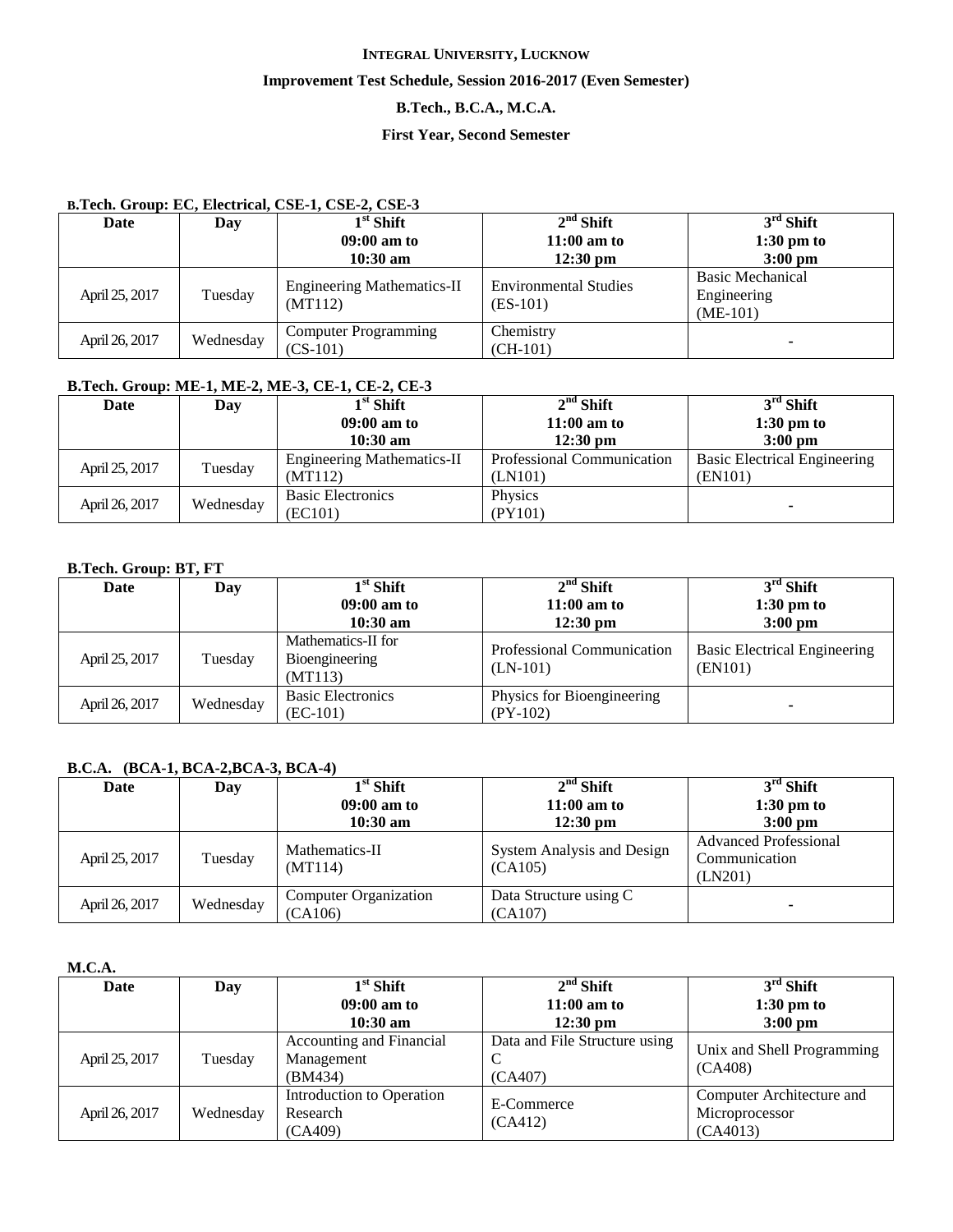## **INTEGRAL UNIVERSITY, LUCKNOW Improvement Test Schedule, Session 2016-2017 (Even Semester) B.B.A., B.Com., M.Com. First Year, Second Semester**

#### **B.B.A. (BBA-1, BBA-2)**

| Date           | Day       | $1st$ Shift                                        | $2nd$ Shift                                                 | $3rd$ Shift                     |
|----------------|-----------|----------------------------------------------------|-------------------------------------------------------------|---------------------------------|
|                |           | $09:00$ am to                                      | $11:00$ am to                                               | $1:30 \text{ pm}$ to            |
|                |           | $10:30$ am                                         | $12:30 \text{ pm}$                                          | $3:00 \text{ pm}$               |
| April 25, 2017 | Tuesday   | <b>Basic of Financial</b><br>Accounting<br>(BM113) | Introduction to Marketing<br>Management<br>(BM114)          | Micro Economics<br>(BM115)      |
| April 26, 2017 | Wednesday | Personnel Management<br>(BM116)                    | <b>Statistical Methods in</b><br><b>Business</b><br>(MT115) | Computer in Business<br>(CS105) |

#### **B.B.A. (Financial Services)**

| Date           | Day       | $1st$ Shift                    | $2nd$ Shift                | $3rd$ Shift                        |
|----------------|-----------|--------------------------------|----------------------------|------------------------------------|
|                |           | $09:00$ am to                  | $11:00$ am to              | $1:30 \text{ pm}$ to               |
|                |           | $10:30$ am                     | $12:30 \text{ pm}$         | $3:00 \text{ pm}$                  |
|                |           | Accounting-II                  | <b>Elementary Business</b> | Principles of Organizational       |
| April 25, 2017 | Tuesday   | (BM153)                        | <b>Mathematics</b>         | <b>Behaviour</b>                   |
|                |           |                                | (MT127)                    | (BM154)                            |
|                |           | <b>Applied Macro Economics</b> | Logistics and Supply Chain | Introduction to Indian             |
| April 26, 2017 | Wednesday | (BM155)                        | Management                 | <b>Financial System</b><br>(BM157) |
|                |           |                                | (BM156)                    |                                    |

#### **B.Com. (Honours) (BCom-1, BCom-2)**

| Date           | Day       | $1^{\rm st}$ Shift                   | $2nd$ Shift                                        | $3rd$ Shift                        |
|----------------|-----------|--------------------------------------|----------------------------------------------------|------------------------------------|
|                |           | $09:00$ am to                        | $11:00$ am to                                      | $1:30 \text{ pm}$ to               |
|                |           | $10:30$ am                           | $12:30 \text{ pm}$                                 | $3:00 \text{ pm}$                  |
| April 25, 2017 | Tuesday   | <b>Business Organization</b>         | <b>Business Statistics</b>                         | Public Finance                     |
|                |           | (BM105)                              | (MT116)                                            | (BM106)                            |
| April 26, 2017 | Wednesday | <b>Advance Accounting</b><br>(BM107) | Introduction to Business<br>Environment<br>(BM108) | Computerised Accounting<br>(BM109) |

#### **M.Com.**

| Date           | Day       | $1st$ Shift                                                                   | $2nd$ Shift                           | $3rd$ Shift                                                   |
|----------------|-----------|-------------------------------------------------------------------------------|---------------------------------------|---------------------------------------------------------------|
|                |           | $09:00$ am to                                                                 | $11:00$ am to                         | $1:30$ pm to                                                  |
|                |           | $10:30 \text{ am}$                                                            | $12:30 \text{ pm}$                    | $3:00 \text{ pm}$                                             |
| April 25, 2017 | Tuesday   | <b>Advance Corporate</b><br>Accounting – Theories and<br>Practices<br>(BM447) | <b>Indirect Taxation</b><br>(BM448)   | Advance Economic Theory<br>and Practices<br>(BM449)           |
| April 26, 2017 | Wednesday | Labour Legislation<br>(BM450)                                                 | <b>International Trade</b><br>(BM451) | Computer Application in<br>Business and Accounting<br>(BM452) |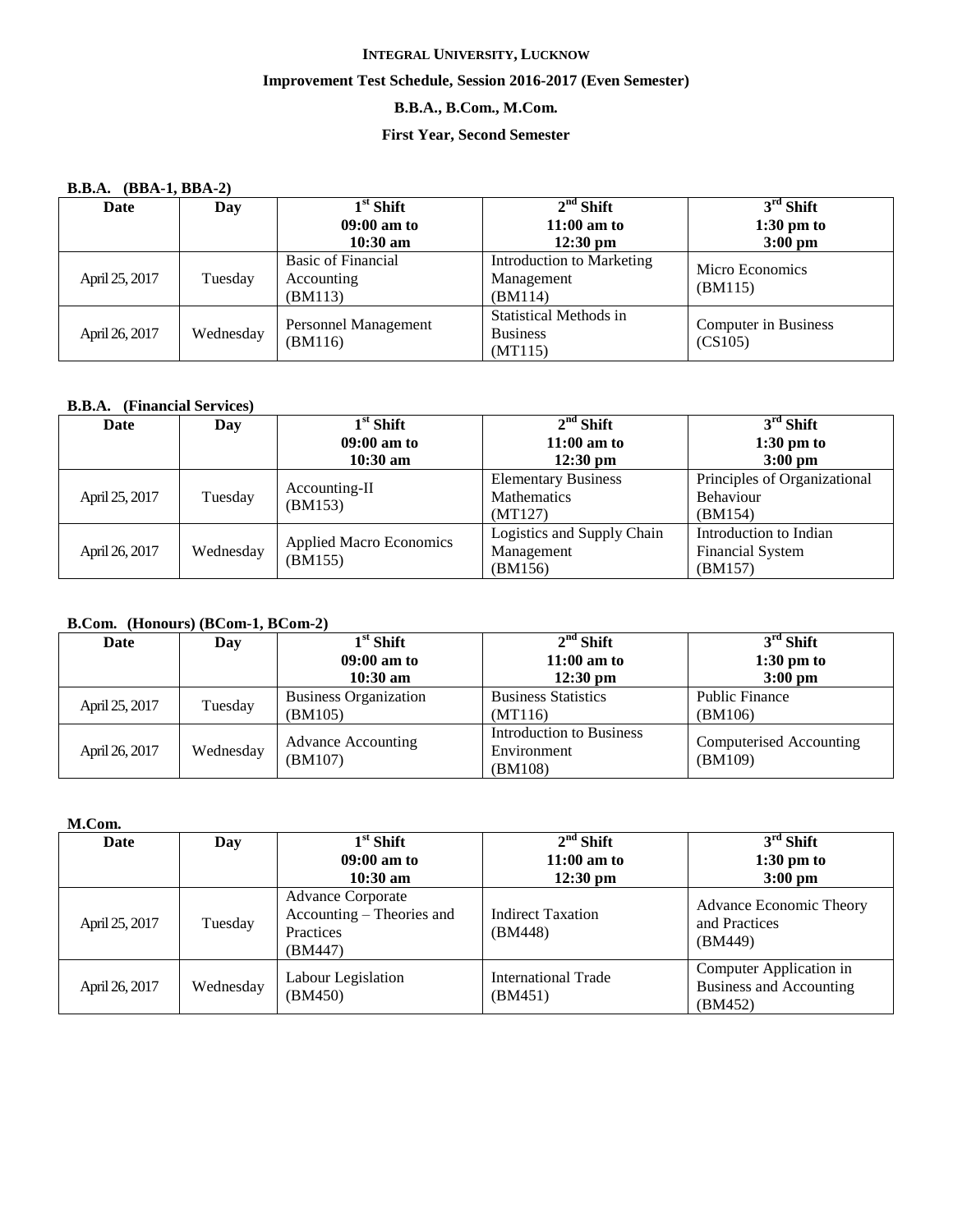### **M.B.A., B.Sc. Biotechnology, Life Sciences, Industrial Chemistry**

#### **First Year, Second Semester**

#### **M.B.A. (MBA-1, MBA-2)**

| Date           | Day       | $1st$ Shift                                                                                                                                       | $2nd$ Shift                                                                                                                             | $3rd$ Shift                                                                                                                 |
|----------------|-----------|---------------------------------------------------------------------------------------------------------------------------------------------------|-----------------------------------------------------------------------------------------------------------------------------------------|-----------------------------------------------------------------------------------------------------------------------------|
|                |           | $09:00$ am to                                                                                                                                     | $11:00$ am to                                                                                                                           | $1:30 \text{ pm}$ to                                                                                                        |
|                |           | $10:30$ am                                                                                                                                        | $12:30 \text{ pm}$                                                                                                                      | $3:00$ pm                                                                                                                   |
| April 25, 2017 | Tuesday   | <b>Business Research Methods</b>                                                                                                                  | <b>Financial Management</b>                                                                                                             | Organizational Behavior                                                                                                     |
| April 26, 2017 | Wednesday | (BM406)<br>Production and Operations<br>Management<br>(BM409)                                                                                     | (BM407)<br>Retail Management<br>(BM413)<br>Capital & Money Market<br>(BM414)<br><b>Industrial Relation</b><br>(BM419)                   | (BM408)<br>Sales Management<br>(BM412)<br><b>International Finance</b><br>(BM415)<br><b>Training Methodology</b><br>(BM420) |
| April 27, 2017 | Thursday  | Marketing of Services<br>(BM411)<br>Merchant Banking and<br><b>Financial Services</b><br>(BM416)<br>Corporate Compensation<br>Strategy<br>(BM418) | Consumer Behaviour<br>(BM410)<br>Security Analysis and<br>Portfolio Management<br>(BM417)<br><b>Organization Development</b><br>(BM421) |                                                                                                                             |

#### **B.Sc.. (HONS.) Biotechnology**

| Date           | $\sim$<br>Day | $1st$ Shift                                    | $2nd$ Shift                                                  | $3rd$ Shift                               |
|----------------|---------------|------------------------------------------------|--------------------------------------------------------------|-------------------------------------------|
|                |               | $09:00$ am to<br>$10:30$ am                    | $11:00$ am to<br>$12:30 \text{ pm}$                          | $1:30 \text{ pm}$ to<br>$3:00 \text{ pm}$ |
| April 25, 2017 | Tuesday       | Fundamental of Organic<br>Chemistry<br>(CH114) | Fundamental of<br><b>Environmental Studies</b><br>$(ES-115)$ | Animal Science<br>(BS111)                 |
| April 26, 2017 | Wednesday     | Fundamentals of<br>Biochemistry<br>(BS112)     | <b>Fundamental of Microbiology</b><br>(BS113)                |                                           |

#### **B.Sc.. Life Science**

| Date           | Day       | $1st$ Shift                                    | $2nd$ Shift                                                  | $3rd$ Shift                       |
|----------------|-----------|------------------------------------------------|--------------------------------------------------------------|-----------------------------------|
|                |           | $09:00$ am to                                  | $11:00$ am to                                                | $1:30 \text{ pm}$ to              |
|                |           | $10:30$ am                                     | $12:30 \text{ pm}$                                           | $3:00 \text{ pm}$                 |
| April 25, 2017 | Tuesday   | Fundamental of Organic<br>Chemistry<br>(CH114) | Fundamental of<br><b>Environmental Studies</b><br>$(ES-115)$ | <b>Plant Diversity</b><br>(BS131) |
| April 26, 2017 | Wednesday | Animal Diversity-I<br>(BS132)                  | <b>Fundamental of Microbiology</b><br>(BS113)                |                                   |

#### **B.Sc. (HONS.) Industrial Chemistry**

| Date           | Day       | $1st$ Shift               | $2nd$ Shift                    | $3rd$ Shift            |
|----------------|-----------|---------------------------|--------------------------------|------------------------|
|                |           | $09:00$ am to             | $11:00$ am to                  | $1:30 \text{ pm}$ to   |
|                |           | $10:30$ am                | $12:30 \text{ pm}$             | $3:00 \text{ pm}$      |
|                |           | <b>Basics of Computer</b> | <b>Environmental Pollution</b> | Physical Chemistry -II |
| April 25, 2017 | Tuesday   | $(CS-110)$                | $(CH-107)$                     | $(CH-108)$             |
|                |           | Inorganic Chemistry II    | Organic Chemistry -II          |                        |
| April 26, 2017 | Wednesday | $(CH-109)$                | $(CH-110)$                     |                        |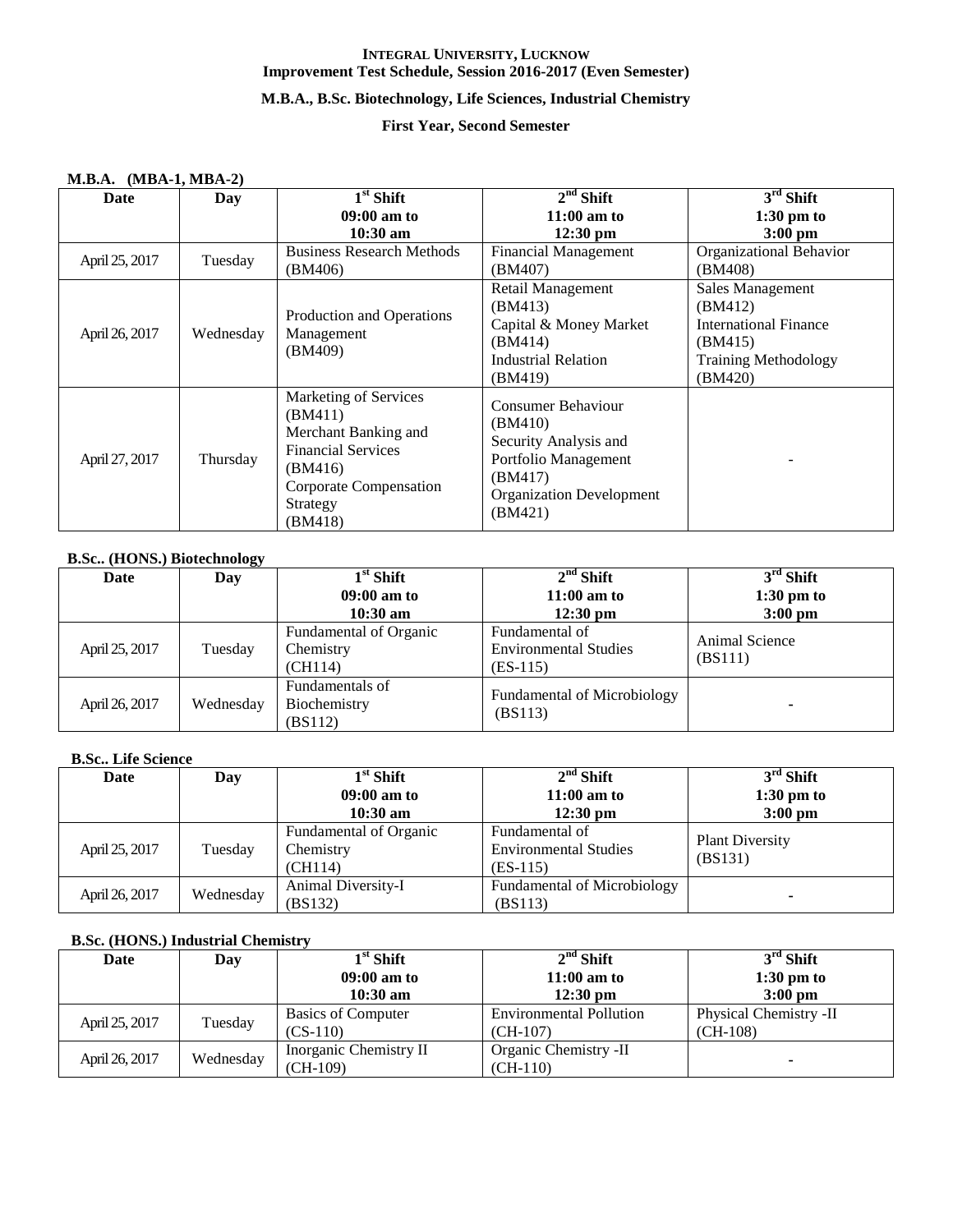### **B.Sc. PMC, PME**

#### **First Year, Second Semester**

#### **B.Sc. (PMC) Physics, Mathematics, Computers**

| Date           | Day       | $1st$ Shift                                                | $2nd$ Shift                              | $3rd$ Shift                 |
|----------------|-----------|------------------------------------------------------------|------------------------------------------|-----------------------------|
|                |           | $09:00$ am to                                              | $11:00$ am to                            | $1:30 \text{ pm}$ to        |
|                |           | $10:30$ am                                                 | $12:30$ pm                               | $3:00 \text{ pm}$           |
| April 25, 2017 | Tuesday   | Fundamentals of<br><b>Environmental Science</b><br>(ES115) | Physical Optics and Lasers<br>(PY108)    | Programming in C<br>(CS116) |
| April 26, 2017 | Wednesday | Vector Analysis and<br>Geometry (MT123)                    | <b>Differential Equations</b><br>(MT124) |                             |

#### **B.Sc. (PME) Physics, Mathematics, Electronics**

| Date           | Day       | $1st$ Shift                  | $2nd$ Shift                | $3rd$ Shift           |
|----------------|-----------|------------------------------|----------------------------|-----------------------|
|                |           | $09:00$ am to                | $11:00$ am to              | $1:30 \text{ pm}$ to  |
|                |           | $10:30$ am                   | $12:30 \text{ pm}$         | $3:00 \text{ pm}$     |
|                |           | Fundamentals of              | Physical Optics and Lasers | Switch Theory & Logic |
| April 25, 2017 | Tuesday   | <b>Environmental Science</b> | (PY108)                    | Design                |
|                |           | (ES115)                      |                            | (EC123)               |
|                |           | Vector Analysis and          | Differential Equations     |                       |
| April 26, 2017 | Wednesday | Geometry (MT123)             | (MT124)                    |                       |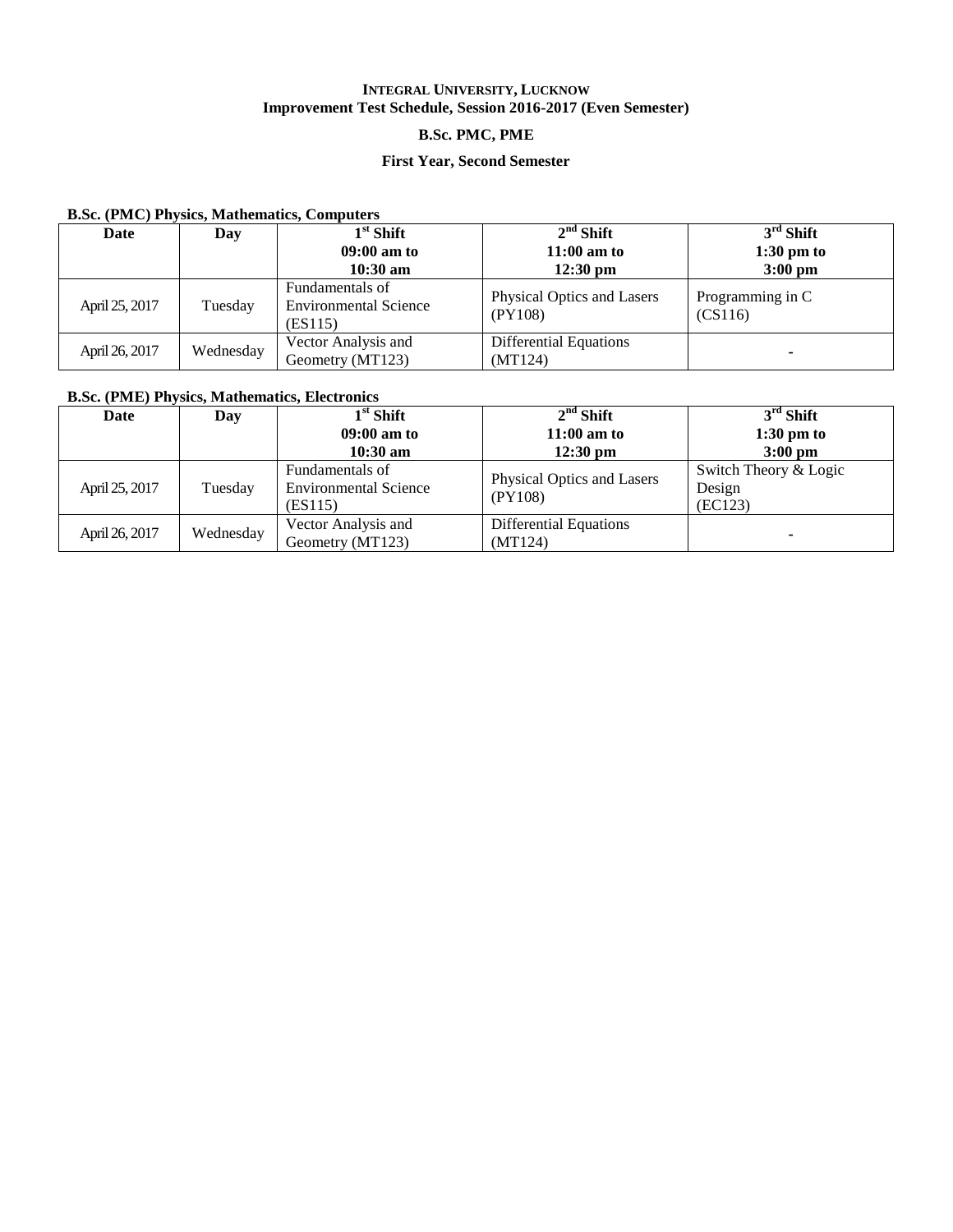### **M.Sc. Biotechnology, Microbiology, Biochemistry, Industrial Chemistry**

#### **First Year, Second Semester**

#### **M. Sc. Biotechnology**

| $\sim$<br>Date | Day       | $1st$ Shift         | $2nd$ Shift                   | $3rd$ Shift                          |
|----------------|-----------|---------------------|-------------------------------|--------------------------------------|
|                |           | $09:00$ am to       | $11:00$ am to                 | $1:30$ pm to                         |
|                |           | $10:30$ am          | $12:30 \text{ pm}$            | $3:00 \text{ pm}$                    |
|                |           | Gene Expression $&$ | Enzymology $&$ Enzyme         |                                      |
| April 25, 2017 | Tuesday   | Regulation          | Kinetics                      | Metabolism & Bioengertics<br>(BS413) |
|                |           | (BS411)             | (BS412)                       |                                      |
|                |           |                     | <b>Molecular Genetics</b>     |                                      |
|                |           |                     | (BS415)                       |                                      |
| April 26, 2017 |           | Microbiology        | <b>Environmental Biology</b>  |                                      |
|                | Wednesday | (BS414)             | (BS416)                       | -                                    |
|                |           |                     | <b>Pharmaceutical Biology</b> |                                      |
|                |           |                     | (BS417)                       |                                      |

#### **M. Sc. Microbiology**

| Date           | Day       | $1st$ Shift                    | $2nd$ Shift          | $3rd$ Shift                  |
|----------------|-----------|--------------------------------|----------------------|------------------------------|
|                |           | $09:00$ am to                  | $11:00$ am to        | $1:30 \text{ pm}$ to         |
|                |           | $10:30$ am                     | $12:30 \text{ pm}$   | $3:00$ pm                    |
|                |           |                                | Microbial Diversity  |                              |
|                |           | Microbial Metabolism           | (BS454)              | Molecular Biology<br>(BS452) |
| April 25, 2017 | Tuesday   | (BS451)                        | Enzymology & Enzyme  |                              |
|                |           |                                | Kinetics             |                              |
|                |           |                                | (BS412)              |                              |
|                |           | Industrial Microbiology &      | Bioinformatics and   |                              |
| April 26, 2017 | Wednesday | <b>Fermentation Technology</b> | <b>Biostatistics</b> |                              |
|                |           | (BS453)                        | (MT412)              |                              |

#### **M. Sc. Biochemistry**

| Date           | Day       | $1st$ Shift                | $2nd$ Shift                   | $3rd$ Shift                          |
|----------------|-----------|----------------------------|-------------------------------|--------------------------------------|
|                |           | $09:00$ am to              | $11:00$ am to                 | $1:30 \text{ pm}$ to                 |
|                |           | $10:30$ am                 | $12:30 \text{ pm}$            | $3:00 \text{ pm}$                    |
|                |           | Gene Expression &          | Enzymology & Enzyme           |                                      |
| April 25, 2017 | Tuesday   | Regulation                 | Kinetics                      | Metabolism & Bioengertics<br>(BS413) |
|                |           | (BS411)                    | (BS412)                       |                                      |
|                |           |                            | <b>Molecular Genetics</b>     |                                      |
|                |           |                            | (BS415)                       |                                      |
|                |           | Cytology & Cell Signalling | <b>Environmental Biology</b>  |                                      |
| April 26, 2017 | Wednesday | (BS431)                    | (BS416)                       |                                      |
|                |           |                            | <b>Pharmaceutical Biology</b> |                                      |
|                |           |                            | (BS417)                       |                                      |

#### **M. Sc. Industrial Chemistry**

| Date           | Day       | $1st$ Shift                                                  | $2nd$ Shift                                                                                   | $3rd$ Shift                                    |
|----------------|-----------|--------------------------------------------------------------|-----------------------------------------------------------------------------------------------|------------------------------------------------|
|                |           | $09:00$ am to                                                | $11:00$ am to                                                                                 | $1:30$ pm to                                   |
|                |           | $10:30$ am                                                   | $12:30 \text{ pm}$                                                                            | $3:00 \text{ pm}$                              |
| April 25, 2017 | Tuesday   | Heavy & Fine Chemicals<br>$(CH-407)$                         | Modern Instrumental<br>Methods of Analysis &<br><b>Computational Techniques</b><br>$(CH-408)$ | Chemistry of Natural<br>Products<br>$(CH-409)$ |
| April 26, 2017 | Wednesday | Corrosion, Lubrication and<br>Paint Technology<br>$(CH-410)$ | <b>Pharmaceutical Chemistry</b><br>$(CH-411)$                                                 |                                                |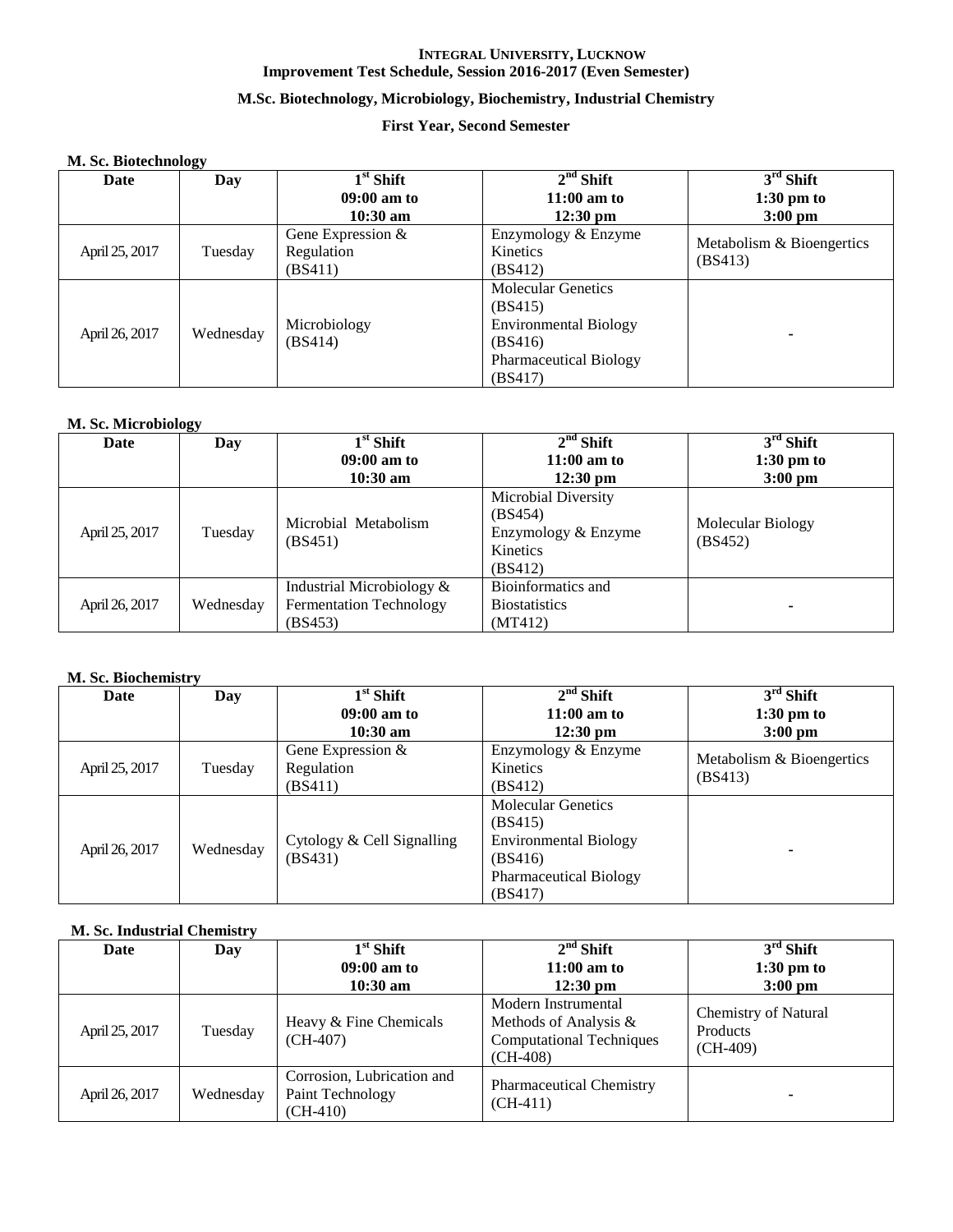#### **M.Sc. Physics, Mathematics, M. Tech. Biotechnology, Bioinformatics, Production & Industrial Engineering**

#### **First Year, Second Semester**

#### **M. Sc. Physics**

| 111.001111100  |           |                              |                        |                                 |  |
|----------------|-----------|------------------------------|------------------------|---------------------------------|--|
| Date           | Day       | $1st$ Shift                  | $2nd$ Shift            | $3rd$ Shift                     |  |
|                |           | $09:00$ am to                | $11:00$ am to          | $1:30 \text{ pm}$ to            |  |
|                |           | $10:30$ am                   | $12:30$ pm             | $3:00$ pm                       |  |
| April 25, 2017 | Tuesday   | <b>Ouantum Mechanics -II</b> | Electromagnetic Theory | <b>Condensed Matter Physics</b> |  |
|                |           | (PY407)                      | (PY408)                | (PY409)                         |  |
|                |           | Nuclear and Particle Physics | Digital Electronics    |                                 |  |
| April 26, 2017 | Wednesday | (PY410)                      | (PY411)                |                                 |  |

#### **M. Sc. Mathematics**

| Date           | Day       | $1st$ Shift              | $2nd$ Shift                           | $3rd$ Shift               |
|----------------|-----------|--------------------------|---------------------------------------|---------------------------|
|                |           | $09:00$ am to            | $11:00$ am to                         | $1:30 \text{ pm to}$      |
|                |           | $10:30 \text{ am}$       | $12:30 \text{ pm}$                    | $3:00 \text{ pm}$         |
|                |           |                          | Problem Solving and                   |                           |
| April 25, 2017 | Tuesday   | Differential Geometry -I | <b>Computer Programming</b>           | <b>Numerical Analysis</b> |
|                |           | (MT413)                  | Through C                             | (MT415)                   |
|                |           |                          | (MT417)                               |                           |
|                |           | Linear Algebra           | <b>Partial Differential Equations</b> |                           |
| April 26, 2017 | Wednesday | (MT416)                  | (MT414)                               | $\blacksquare$            |

#### **M. Tech. Biotechnology**

| Date           | Day       | $1st$ Shift                                                                                                                                                 | $2nd$ Shift                          | $\overline{3}^{\rm rd}$ Shift |
|----------------|-----------|-------------------------------------------------------------------------------------------------------------------------------------------------------------|--------------------------------------|-------------------------------|
|                |           | $09:00$ am to                                                                                                                                               | $11:00$ am to                        | $1:30 \text{ pm}$ to          |
|                |           | $10:30 \text{ am}$                                                                                                                                          | $12:30 \text{ pm}$                   | $3:00$ pm                     |
| April 25, 2017 | Tuesday   | <b>Fermentation Technology</b>                                                                                                                              | Downstream Processing                | Genetic Engineering           |
|                |           | (BE507)                                                                                                                                                     | (BE508)                              | (BE509)                       |
| April 26, 2017 | Wednesday | Nano Biotechnology<br>(BE512)<br>Plant Cell Technology<br>(BE513)<br>Pharmaceutical<br>Biotechnology<br>(BE514)<br><b>Bioreactor Engineering</b><br>(BE515) | <b>Enzyme Engineering</b><br>(BE510) |                               |

#### **M. Tech. Bioinformatics**

| Date           | Day       | $1st$ Shift               | $2nd$ Shift        | $3rd$ Shift          |
|----------------|-----------|---------------------------|--------------------|----------------------|
|                |           | $09:00$ am to             | $11:00$ am to      | $1:30 \text{ pm}$ to |
|                |           | $10:30$ am                | $12:30 \text{ pm}$ | $3:00 \text{ pm}$    |
|                |           | Biomolecular Modeling and |                    | Sequence Analysis    |
| April 25, 2017 | Tuesday   | Simukation                |                    | Phylogenetics        |
|                |           | (BE525)                   |                    | (BE528)              |
|                |           | Algorithms in Molecular   |                    | Database Management  |
| April 26, 2017 | Wednesday | <b>Biology</b>            |                    | System               |
|                |           | (BE526)                   |                    | (CS513)              |

#### **M. Tech. Production & Industrial Engineering**

| Date           | Day       | $1st$ Shift                                           | $2nd$ Shift        | $3rd$ Shift                                |
|----------------|-----------|-------------------------------------------------------|--------------------|--------------------------------------------|
|                |           | $09:00$ am to                                         | $11:00$ am to      | $1:30 \text{ pm}$ to                       |
|                |           | $10:30$ am                                            | $12:30 \text{ pm}$ | $3:00 \text{ pm}$                          |
| April 25, 2017 | Tuesday   | Work Science<br>(ME506)                               |                    | <b>Total Quality Management</b><br>(ME507) |
| April 26, 2017 | Wednesday | Plant Layout & Material<br><b>Handling</b><br>(ME508) |                    | Production Engineering<br>(ME509)          |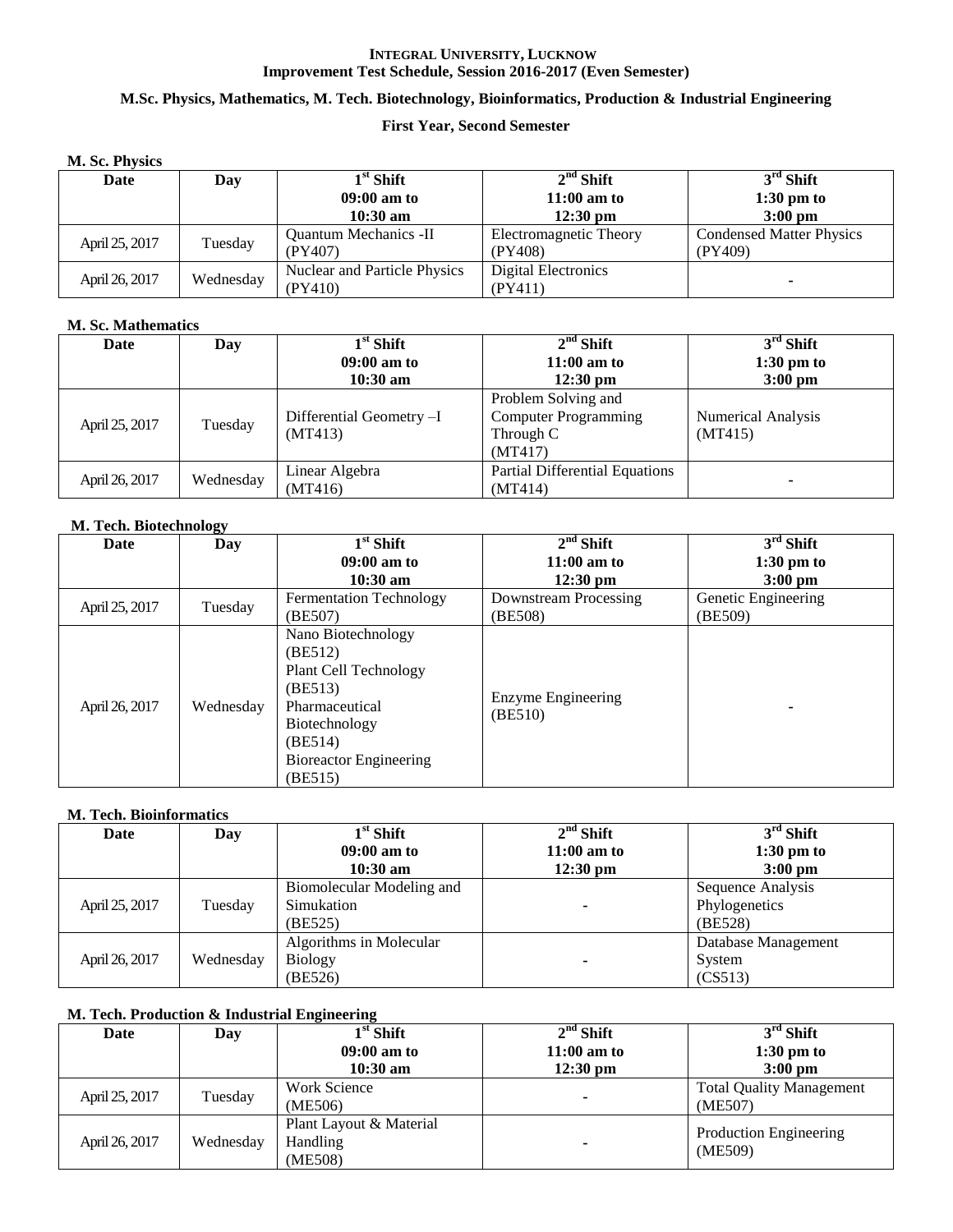#### **M. Tech. Electronics Circuit & System, Construction Technology & Management, Structural Engineering,**

#### **Renewable Energy Technology, Computer Science & Engineering**

#### **First Year, Second Semester (Full Time)**

| <u><b>171. I cent Enecu omes Circuit &amp; Bysicm</b></u> |           |                    |                    |                             |
|-----------------------------------------------------------|-----------|--------------------|--------------------|-----------------------------|
| Date                                                      | Day       | $1st$ Shift        | $2nd$ Shift        | $3rd$ Shift                 |
|                                                           |           | $09:00$ am to      | $11:00$ am to      | $1:30 \text{ pm}$ to        |
|                                                           |           | $10:30$ am         | $12:30 \text{ pm}$ | $3:00$ pm                   |
| April 25, 2017                                            | Tuesday   | <b>VLSI</b> Design |                    | Analog MOS Circuits         |
|                                                           |           | (EC506)            |                    | (EC507)                     |
|                                                           |           | ASIC Design & FPGA |                    | Fault Modeling & Testing of |
| April 26, 2017                                            | Wednesday | (EC508)            |                    | <b>Electronics Circuits</b> |
|                                                           |           |                    |                    | (EC509)                     |

#### **M. Tech. Electronics Circuit & System**

#### **M. Tech. Construction Technology & Management**

| Date           | Day       | $1st$ Shift                                               | $2nd$ Shift        | $3rd$ Shift                                         |
|----------------|-----------|-----------------------------------------------------------|--------------------|-----------------------------------------------------|
|                |           | $09:00$ am to                                             | $11:00$ am to      | $1:30 \text{ pm}$ to                                |
|                |           | $10:30$ am                                                | $12:30 \text{ pm}$ | $3:00 \text{ pm}$                                   |
| April 25, 2017 | Tuesday   | Infrastructural Economics &<br>Finance<br>(CE546)         |                    | Corporate Law & Arbitration<br>(BM540)              |
| April 26, 2017 | Wednesday | Quality & Safety<br>Management in Construction<br>(CE547) |                    | <b>Modern Construction</b><br>Techniques<br>(CE548) |

#### **M. Tech. Structural Engineering**

| Date           | Day       | $1st$ Shift                                 | $2nd$ Shift        | $3rd$ Shift                                                |
|----------------|-----------|---------------------------------------------|--------------------|------------------------------------------------------------|
|                |           | $09:00$ am to                               | $11:00$ am to      | $1:30 \text{ pm}$ to                                       |
|                |           | $10:30$ am                                  | $12:30 \text{ pm}$ | $3:00 \text{ pm}$                                          |
| April 25, 2017 | Tuesday   | <b>Structural Dynamics</b><br>(CE510)       |                    | Numerical Analysis and<br>Finite Element Method<br>(CE511) |
| April 26, 2017 | Wednesday | <b>Advanced Steel Structures</b><br>(CE512) |                    | Theory of Plates and Shell<br>(CE513)                      |

#### **M. Tech Renewable Energy Technology**

| Date           | ັ<br>Day  | $1st$ Shift                        | $2nd$ Shift        | $3rd$ Shift                  |
|----------------|-----------|------------------------------------|--------------------|------------------------------|
|                |           | 09:00 am to                        | $11:00$ am to      | $1:30 \text{ pm}$ to         |
|                |           | $10:30$ am                         | $12:30 \text{ pm}$ | $3:00 \text{ pm}$            |
|                |           | SPV Technology, Emerging           |                    | <b>Energy Management and</b> |
| April 25, 2017 | Tuesday   | <b>Trends and Future Prospects</b> |                    | Auditing                     |
|                |           | (EC521)                            |                    | (ME541)                      |
|                |           | Wind Energy and Small              |                    |                              |
| April 26, 2017 | Wednesday | <b>Hydropower Systems</b>          |                    |                              |
|                |           | (ME542)                            |                    |                              |

#### **M. Tech. Computer Science & Engineering**

| Date           | Day       | $1st$ Shift             | $2nd$ Shift        | $3rd$ Shift                  |
|----------------|-----------|-------------------------|--------------------|------------------------------|
|                |           | $09:00$ am to           | $11:00$ am to      | $1:30 \text{ pm}$ to         |
|                |           | $10:30$ am              | $12:30 \text{ pm}$ | $3:00$ pm                    |
|                |           | <b>Advance Computer</b> |                    | <b>Advance Distributed</b>   |
| April 25, 2017 | Tuesday   | Architecture            |                    | <b>Operating System</b>      |
|                |           | (CS522)                 |                    | (CS520)                      |
|                |           | Applied Data Mining and |                    | Software Testing and Quality |
| April 26, 2017 | Wednesday | Warehousing             | -                  | Management (CS524)           |
|                |           | (CS530)                 |                    |                              |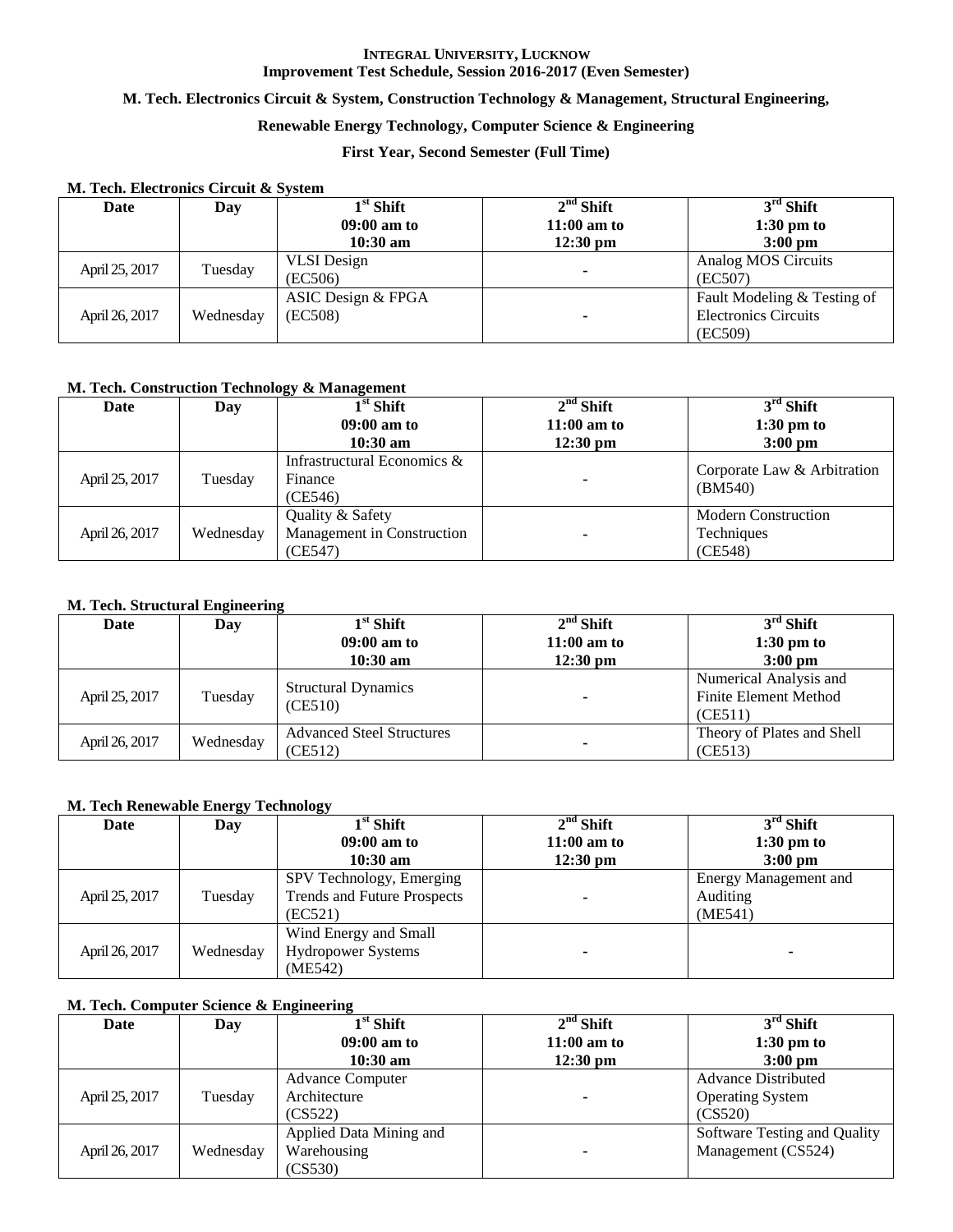#### **Improvement Test Schedule, Session 2016-2017 (Even Semester)**

#### **B.Tech.**

#### **Second Year, Fourth Semester**

#### **B.Tech. Electronics & Communication Engg. Group: EC**

| Date           | Day       | $1st$ Shift                 | $2nd$ Shift                | $3rd$ Shift            |
|----------------|-----------|-----------------------------|----------------------------|------------------------|
|                |           | 09:00 am to                 | $11:00$ am to              | $1:30 \text{ pm}$ to   |
|                |           | $10:30$ am                  | $12:30 \text{ pm}$         | $3:00 \text{ pm}$      |
| April 25, 2017 | Tuesday   | <b>Programming Concepts</b> | Digital Electronics        | Signals and Systems    |
|                |           | (EC208)                     | (EC209)                    | (EC210)                |
|                |           | Measurement and Instruments | Semiconductor Material and | Management Concepts in |
| April 26, 2017 | Wednesday | (EC211)                     | <b>Power Devices</b>       | Engineering            |
|                |           |                             | (EC212)                    | (BM227)                |

#### **B.Tech. Electrical Engineering. Group: Electrical**

| Date           | Day       | $1st$ Shift                                                                                                                                                                 | $2nd$ Shift                                                           | $3rd$ Shift                        |
|----------------|-----------|-----------------------------------------------------------------------------------------------------------------------------------------------------------------------------|-----------------------------------------------------------------------|------------------------------------|
|                |           | $09:00$ am to                                                                                                                                                               | $11:00$ am to                                                         | $1:30$ pm to                       |
|                |           | $10:30$ am                                                                                                                                                                  | $12:30 \text{ pm}$                                                    | $3:00 \text{ pm}$                  |
| April 25, 2017 | Tuesday   | <b>Electro Mechanical Energy</b><br>Conversion-II<br>(EE211)                                                                                                                | Electrical Measurement and<br><b>Measuring Instruments</b><br>(EE209) | Signals System Analysis<br>(EE217) |
| April 26, 2017 | Wednesdav | <b>Electrical Engineering</b><br><b>Materials</b><br>(EE221)<br>Probability Foundations for<br><b>Electrical Engineers</b><br>(EE222)<br>OOPS in C <sup>++</sup><br>(CS205) | Numerical Analysis and<br>Applications<br>(EE213)                     | Disaster Management<br>(ES202)     |

#### **B.Tech. Computer Science & Engineering Group : CSE-1, CSE-2, CSE-3**

| Date           | Day       | -<br>-<br>$1st$ Shift        | $2nd$ Shift           | $3rd$ Shift             |
|----------------|-----------|------------------------------|-----------------------|-------------------------|
|                |           | $09:00$ am to                | $11:00$ am to         | $1:30 \text{ pm}$ to    |
|                |           | $10:30$ am                   | $12:30 \text{ pm}$    | $3:00$ pm               |
|                |           |                              |                       | Elective-II             |
|                |           |                              |                       | <b>Advance Computer</b> |
| April 25, 2017 | Tuesday   | <b>Mathematical Analysis</b> | Computer Organization | Programming             |
|                |           | (MT206)                      | (CS213)               | (CS214)                 |
|                |           |                              |                       | Core Java               |
|                |           |                              |                       | (CS215)                 |
|                |           | Software Engineering         | Database Management   | Disaster Management     |
| April 26, 2017 | Wednesday | (CS211)                      | System                | (ES202)                 |
|                |           |                              | (CS212)               |                         |

#### **B.Tech. Mechanical Engineering Group: ME-1, ME-2, ME-3**

| Date           | Day       | $1st$ Shift                                                                         | $2nd$ Shift                                      | $3rd$ Shift                                      |
|----------------|-----------|-------------------------------------------------------------------------------------|--------------------------------------------------|--------------------------------------------------|
|                |           | $09:00$ am to                                                                       | $11:00$ am to                                    | $1:30$ pm to                                     |
|                |           | $10:30$ am                                                                          | $12:30 \text{ pm}$                               | $3:00 \text{ pm}$                                |
| April 25, 2017 | Tuesday   | <b>Electric Machines</b><br>(EE223)<br>Laser Systems and<br>Applications<br>(EC219) | Kinematics of Machines<br>(ME207)                | Manufacturing Science-I<br>(ME208)               |
| April 26, 2017 | Wednesday | System and Automatic<br>Control<br>(EC217)                                          | Measurement, Metrology and<br>Control<br>(ME209) | Cyber Law and Information<br>Security<br>(CS203) |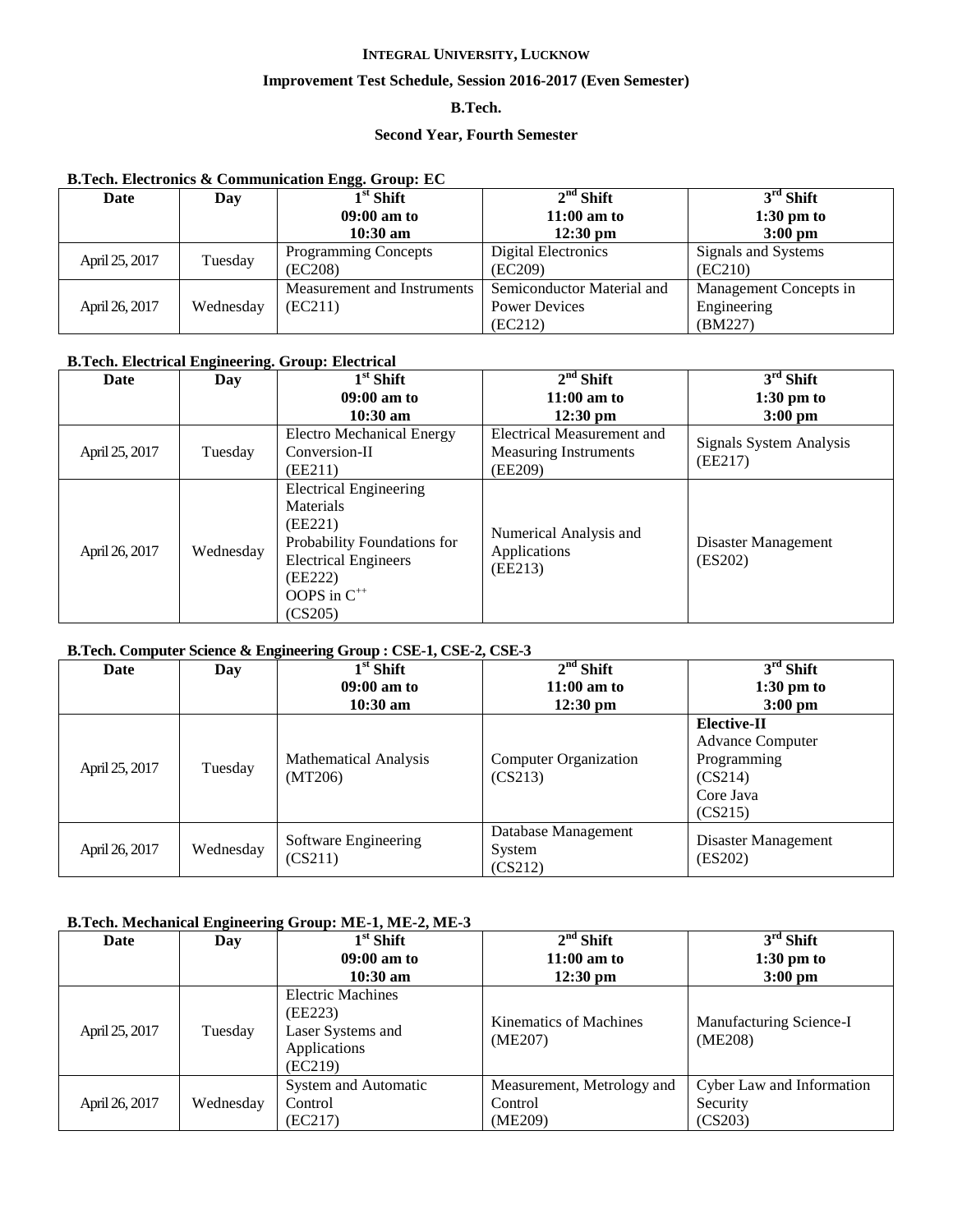#### **Improvement Test Schedule, Session 2016-2017 (Even Semester)**

#### **B.Tech.,**

#### **Second Year, Fourth Semester**

#### **B.Tech. Civil Engineering Group: CE-1, CE-2, CE-3**

| Date           | Day       | $1st$ Shift                                         | $2nd$ Shift                                    | $3rd$ Shift                                      |
|----------------|-----------|-----------------------------------------------------|------------------------------------------------|--------------------------------------------------|
|                |           | $09:00$ am to                                       | $11:00$ am to                                  | $1:30 \text{ pm}$ to                             |
|                |           | $10:30$ am                                          | $12:30 \text{ pm}$                             | $3:00 \text{ pm}$                                |
| April 25, 2017 | Tuesday   | <b>Computer based Numerical</b><br>Tech.<br>(MT205) | Hydraulic and Hydraulic<br>Machines<br>(CE209) | <b>Advance Surveying</b><br>(CE210)              |
| April 26, 2017 | Wednesday | Concrete Technology<br>(CE211)                      | <b>Structure Analysis-I</b><br>(CE212)         | Cyber Law and Information<br>Security<br>(CS203) |

#### **B.Tech. Biotechnology Group: BT**

| Date           | $\tilde{}$<br>Day | $1st$ Shift           | $2nd$ Shift                     | $3rd$ Shift                                                                             |
|----------------|-------------------|-----------------------|---------------------------------|-----------------------------------------------------------------------------------------|
|                |                   | $09:00$ am to         | $11:00$ am to                   | $1:30 \text{ pm}$ to                                                                    |
|                |                   | $10:30$ am            | $12:30 \text{ pm}$              | $3:00 \text{ pm}$                                                                       |
|                | Tuesday           | Immunology            | Enzymology                      | Molecular Biology                                                                       |
| April 25, 2017 |                   | (BE207)               | (BE208)                         | (BE209)                                                                                 |
|                |                   |                       |                                 | <b>Plant Biochemistry</b>                                                               |
| April 26, 2017 |                   | Introduction to       |                                 | (BE213)<br>Clinical Biochemistry<br>(BE214)<br><b>Applied Thermodynamics</b><br>(BE215) |
|                |                   | <b>Bioinformatics</b> | <b>Heat Transfer Operations</b> |                                                                                         |
|                | Wednesday         |                       | (ME222)                         |                                                                                         |
|                |                   | (BE210)               |                                 |                                                                                         |
|                |                   |                       |                                 |                                                                                         |

#### **B.Tech. Food Technology Group: FT**

| Date           | $\sim$ $ \sim$<br>Day | $1st$ Shift<br>$09:00$ am to<br>$10:30$ am | $2nd$ Shift<br>$11:00$ am to<br>$12:30 \text{ pm}$           | $3rd$ Shift<br>$1:30 \text{ pm}$ to<br>$3:00 \text{ pm}$ |
|----------------|-----------------------|--------------------------------------------|--------------------------------------------------------------|----------------------------------------------------------|
| April 25, 2017 | Tuesday               | Food Informatics<br>(BE237)                | Principles of Food<br>Preservation and Processing<br>(BE239) | Foot Engineering-II<br>(BE238)                           |
| April 26, 2017 | Wednesday             | Dairy Technology<br>(BE242)                | Energy Utilization in Food<br>Industry<br>(BE240)            | Industrial Fuels and Process<br>Calculations<br>(BE241)  |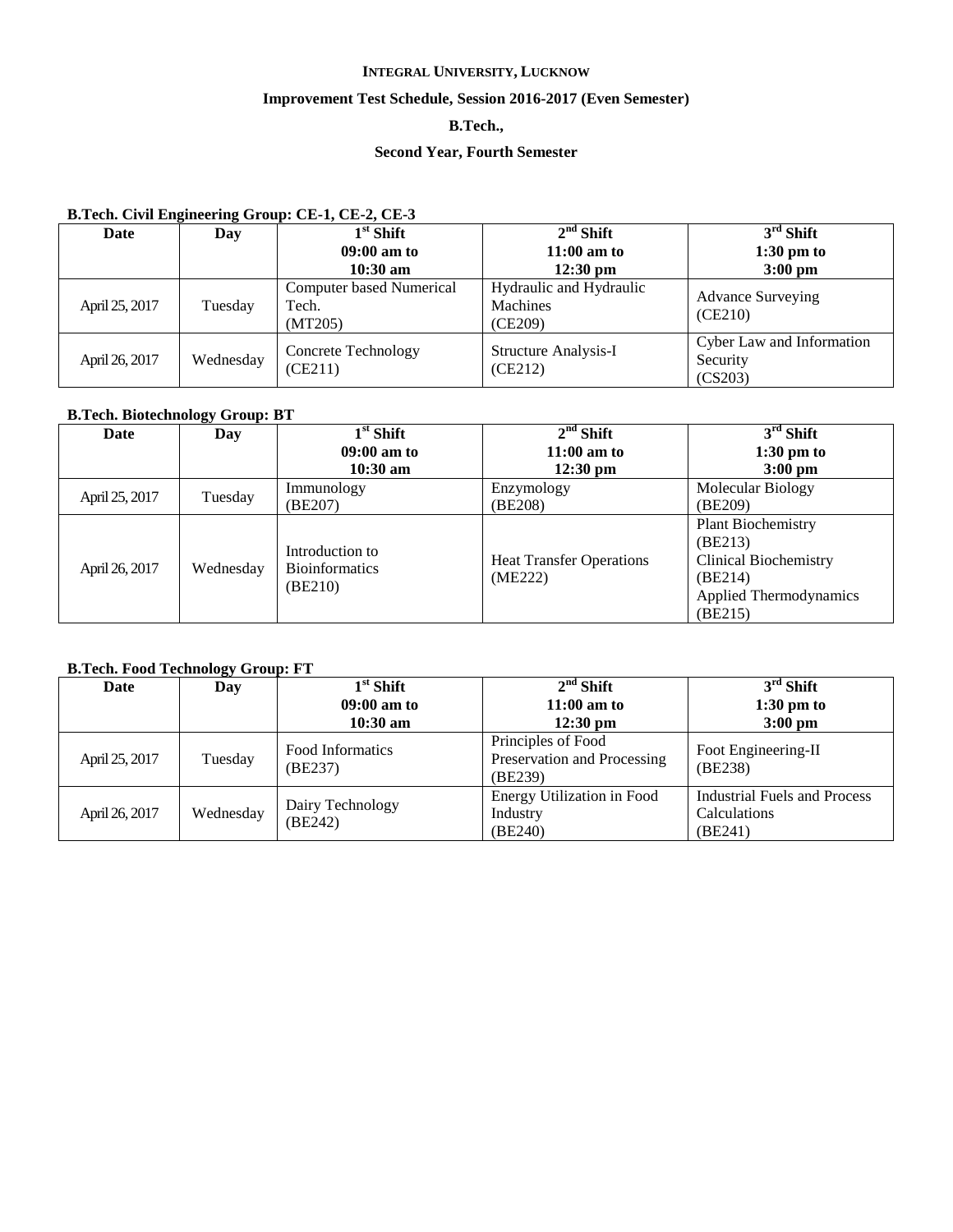#### **Improvement Test Schedule, Session 2016-2017 (Even Semester)**

#### **B.C.A., M.C.A., B.Sc., Biotechnology, Industrial Chemistry, M.Sc. Mathematics**

#### **Second Year, Fourth Semester**

| B.C.A. Group: BCA-1, BCA-2, BCA-3 |           |                                                                                      |                                                                                                            |                                                        |  |
|-----------------------------------|-----------|--------------------------------------------------------------------------------------|------------------------------------------------------------------------------------------------------------|--------------------------------------------------------|--|
| Date                              | Day       | $1st$ Shift                                                                          | $2nd$ Shift                                                                                                | $3rd$ Shift                                            |  |
|                                   |           | $09:00$ am to                                                                        | $11:00$ am to                                                                                              | $1:30 \text{ pm}$ to                                   |  |
|                                   |           | $10:30$ am                                                                           | $12:30 \text{ pm}$                                                                                         | $3:00 \text{ pm}$                                      |  |
| April 25, 2017                    | Tuesday   | Elective-II<br><b>Discrete Mathematics</b><br>(CA208)<br>Data Compression<br>(CA209) | <b>Elective-III</b><br>Software Engg. And Project<br>Management<br>(CA210)<br>Software Security<br>(CA211) | Computer Architecture and<br>Microprocessor<br>(CA212) |  |
| April 26, 2017                    | Wednesday | <b>Operating System</b><br>(CA213)                                                   | Java Programming<br>(CA214)                                                                                |                                                        |  |

## **B.C.A. Group: BCA-1, BCA-2, BCA-3**

#### **M.C.A.**

| Date           | Day       | $1st$ Shift                                                                                 | $2nd$ Shift                                                                              | $3rd$ Shift                                        |
|----------------|-----------|---------------------------------------------------------------------------------------------|------------------------------------------------------------------------------------------|----------------------------------------------------|
|                |           | $09:00$ am to                                                                               | $11:00$ am to                                                                            | $1:30 \text{ pm}$ to                               |
|                |           | $10:30$ am                                                                                  | $12:30 \text{ pm}$                                                                       | $3:00$ pm                                          |
| April 25, 2017 | Tuesday   | Distributed System<br>$(IMCA-401)$                                                          | Data Warehousing and Data<br>Mining<br>$IMCA-402(1)$<br>Cloud Computing<br>$IMCA-402(2)$ | Java Programming<br>$IMCA-403)$                    |
| April 26, 2017 | Wednesday | Cryptography and Network<br>Security<br>$IMCA-404(1)$<br><b>ERP</b> Systems<br>IMCA-404 (2) | Compiler Design<br>$IMCA-405)$                                                           | Computer Graphics and<br>Animation<br>$(IMCA-406)$ |

#### **B.Sc. (Hons.) Industrial Chemistry**

| Date           | Day       | $1st$ Shift        | $2nd$ Shift                | $3rd$ Shift              |
|----------------|-----------|--------------------|----------------------------|--------------------------|
|                |           | $09:00$ am to      | $11:00$ am to              | $1:30 \text{ pm}$ to     |
|                |           | $10:30$ am         | $12:30 \text{ pm}$         | $3:00$ pm                |
|                |           | Polymer Technology | Industrial Waste Treatment | Medicinal Drug Chemistry |
| April 25, 2017 | Tuesday   | (CH208)            | (CH212)                    | (CH <sub>209</sub> )     |
|                | Wednesday | Petrochemicals     | Agrochemicals              |                          |
| April 26, 2017 |           | (CH210)            | (CH211)                    | $\overline{\phantom{0}}$ |

#### **B.Sc. (Hons.) Biotechnology**

| Date           | .<br>Day  | $1st$ Shift              | $2nd$ Shift          | $3rd$ Shift                        |
|----------------|-----------|--------------------------|----------------------|------------------------------------|
|                |           | $09:00$ am to            | $11:00$ am to        | $1:30 \text{ pm}$ to               |
|                |           | $10:30$ am               | $12:30 \text{ pm}$   | $3:00 \text{ pm}$                  |
|                | Tuesday   | Immunology               | Molecular Biology -I | <b>Environmental Biotechnology</b> |
| April 25, 2017 |           | (BS211)                  | (BS212)              | (BS213)                            |
|                |           | Industrial Biotechnology | Food Biotechnology   |                                    |
| April 26, 2017 | Wednesday | (BS214)                  | (BS215)              | ۰                                  |

#### **M.Sc. Mathematics**

| Date           | Day       | $1st$ Shift      | $2nd$ Shift        | $3rd$ Shift                |
|----------------|-----------|------------------|--------------------|----------------------------|
|                |           | $09:00$ am to    | $11:00$ am to      | $1:30 \text{ pm}$ to       |
|                |           | $10:30$ am       | $12:30 \text{ pm}$ | $3:00 \text{ pm}$          |
| April 25, 2017 | Tuesday   | <b>Mechanics</b> |                    | <b>Advanced Functional</b> |
|                |           | (MT510)          |                    | Analysis (MT511)           |
|                |           | Topology         |                    | Calculus of Variations     |
| April 26, 2017 | Wednesday | (MT512)          |                    | (MT515)                    |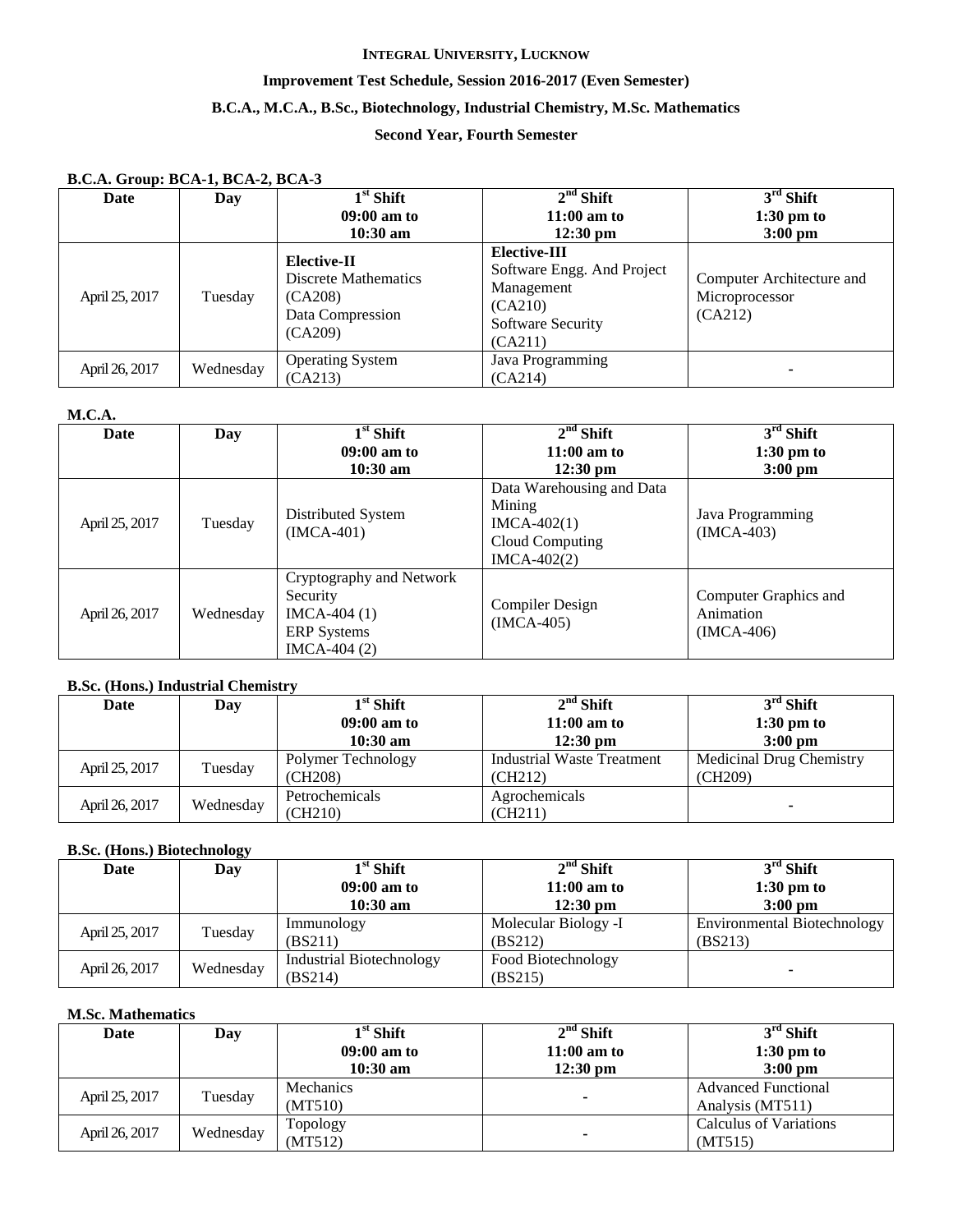#### **MA English, B.B.A., M.B.A., B.Com.**

#### **Second Year, Fourth Semester**

#### **M.A. English**

| ——— <b>—</b> —— |           |                                                  |                    |                                                      |
|-----------------|-----------|--------------------------------------------------|--------------------|------------------------------------------------------|
| Date            | Day       | $1^{\rm st}$ Shift                               | $2nd$ Shift        | $3rd$ Shift                                          |
|                 |           | $09:00$ am to                                    | $11:00$ am to      | $1:30 \text{ pm}$ to                                 |
|                 |           | $10:30$ am                                       | $12:30 \text{ pm}$ | $3:00 \text{ pm}$                                    |
| April 25, 2017  | Tuesday   | New Literatures in English<br>(LN518)            |                    | Feminist Literary Theory and<br>Criticism<br>(LN519) |
| April 26, 2017  | Wednesday | Literatures in English<br>Translation<br>(LN520) |                    |                                                      |

#### **B.B.A. Group: BBA-1, BBA-2**

| Date           | Day       | $1st$ Shift                   | $2nd$ Shift               | $3rd$ Shift                |
|----------------|-----------|-------------------------------|---------------------------|----------------------------|
|                |           | $09:00$ am to                 | $11:00$ am to             | $1:30 \text{ pm}$ to       |
|                |           | $10:30$ am                    | $12:30 \text{ pm}$        | $3:00$ pm                  |
|                |           | <b>Essentials of Research</b> | Principles of Financial   | Consumer Behavior and      |
| April 25, 2017 | Tuesday   | Methodology                   | Management                | Decisions                  |
|                |           | (BM218)                       | (BM219)                   | (BM220)                    |
| April 26, 2017 | Wednesday | Commercial Law                | <b>Quality Management</b> | Basics of DBMS in Business |
|                |           | (BM221)                       | (BM222)                   | (CS201)                    |

#### **M.B.A. Group: MBA-1, MBA-2**

| Date           | Day       | $1st$ Shift                 | $2nd$ Shift                 | $3rd$ Shift                     |
|----------------|-----------|-----------------------------|-----------------------------|---------------------------------|
|                |           | $09:00$ am to               | $11:00$ am to               | $1:30 \text{ pm}$ to            |
|                |           | $10:30$ am                  | $12:30 \text{ pm}$          | $3:00$ pm                       |
|                |           | <b>Business Environment</b> | Entrepreneurship            | Management Information          |
| April 25, 2017 | Tuesday   | (BM516)                     | Management                  | System                          |
|                |           |                             | (BM517)                     | (BM518)                         |
|                |           | <b>Business Law</b>         | <b>Strategic Management</b> | <b>Total Quality Management</b> |
| April 26, 2017 | Wednesday | (BM519)                     | (BM520)                     | (BM521)                         |

#### **B.Com. (Hons.) Group: B.Com-1, B.Com-2**

| Date           | Day       | $1st$ Shift                                   | $2nd$ Shift                               | $3rd$ Shift                                                   |
|----------------|-----------|-----------------------------------------------|-------------------------------------------|---------------------------------------------------------------|
|                |           | $09:00$ am to<br>$10:30$ am                   | $11:00$ am to<br>$12:30 \text{ pm}$       | $1:30 \text{ pm}$ to<br>$3:00 \text{ pm}$                     |
| April 25, 2017 | Tuesday   | Corporate Accounting<br>(BM207)               | <b>Financial Auditing</b><br>(BM208)      | Business Psychology and<br>Orgaizational Behaviour<br>(BM209) |
| April 26, 2017 | Wednesday | Introduction to Micro<br>Economics<br>(BM210) | <b>Indian Financial System</b><br>(BM211) | Introduction to E-Business<br>(BM212)                         |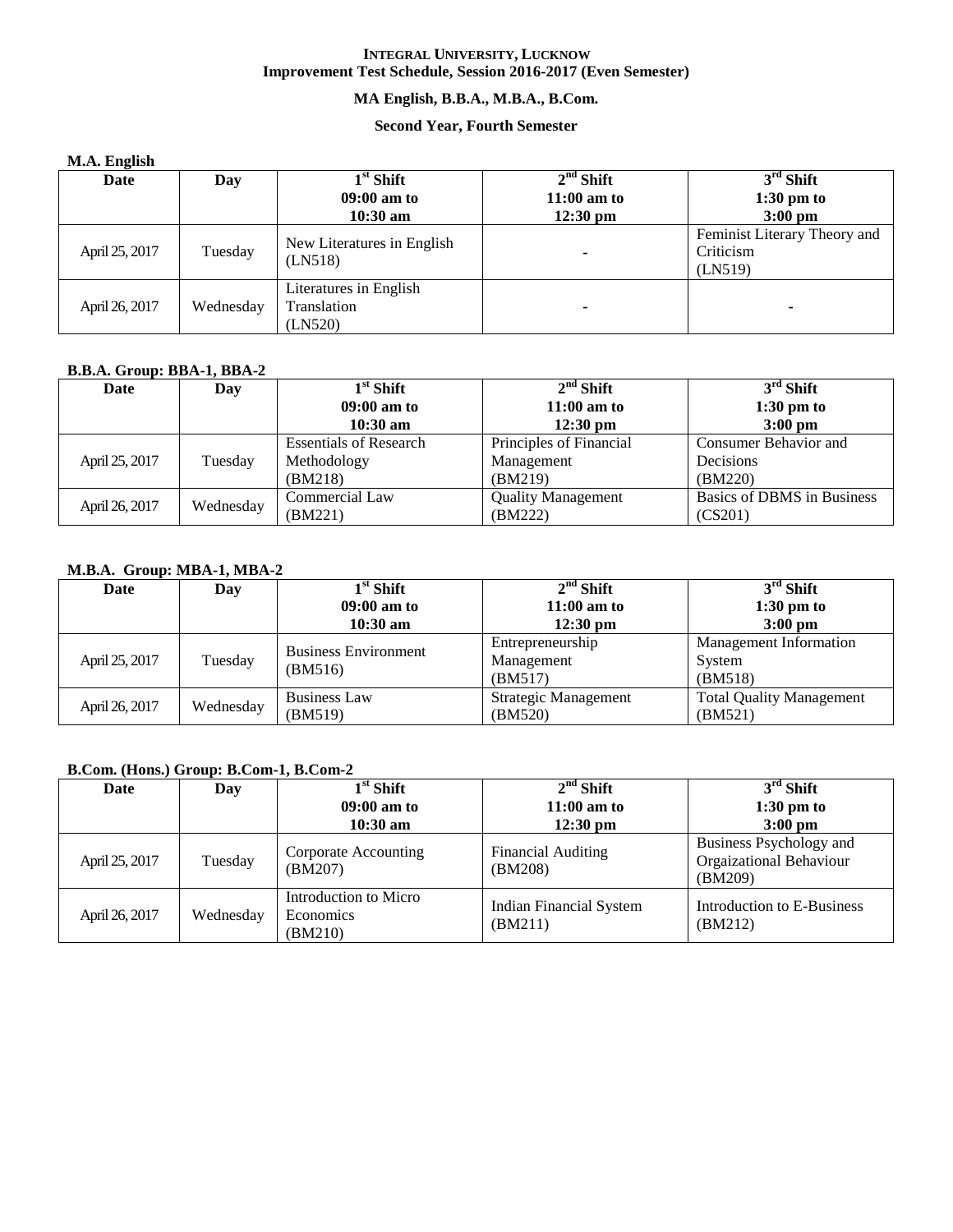#### **B.Tech.**

#### **Third Year, Sixth Semester**

#### **B.Tech. Electronics & Communication Engg Group: EC-1, EC-2**

| Date           | Day       | $\tilde{}$<br>$1st$ Shift                                                  | $2nd$ Shift                                  | $3rd$ Shift                                |
|----------------|-----------|----------------------------------------------------------------------------|----------------------------------------------|--------------------------------------------|
|                |           | $09:00$ am to                                                              | $11:00$ am to                                | $1:30$ pm to                               |
|                |           | $10:30 \text{ am}$                                                         | $12:30 \text{ pm}$                           | $3:00 \text{ pm}$                          |
| April 25, 2017 | Tuesday   | Nano Electronics<br>$(IEC-011)$<br>Analog System Processing<br>$(IEC-013)$ | <b>Wireless Communication</b><br>$(IEC-605)$ | Digital Signal Processing<br>$(IEC-601)$   |
| April 26, 2017 | Wednesday | Microprocessor $\&$<br>Application<br>$(IEC-603)$                          | Digital Communication<br>$(IEC-602)$         | Microelectronics Technology<br>$(IEC-604)$ |

#### **B.Tech. Electrical Engineering Group: Electrical**

| Date           | Day       | $1st$ Shift                                  | $2nd$ Shift                                                        | $3rd$ Shift                                     |
|----------------|-----------|----------------------------------------------|--------------------------------------------------------------------|-------------------------------------------------|
|                |           | $09:00$ am to                                | $11:00$ am to                                                      | $1:30 \text{ pm}$ to                            |
|                |           | $10:30$ am                                   | $12:30 \text{ pm}$                                                 | $3:00 \text{ pm}$                               |
| April 25, 2017 | Tuesday   | <b>Industrial Management</b><br>$(IIIU-601)$ | Microprocessors and<br>Microcontrollers<br>$(ICS-607)$             | <b>Communication Engineering</b><br>$(IEC-605)$ |
| April 26, 2017 | Wednesday | <b>Power Electronics</b><br>$(IEN-601)$      | Conventional and CAD of<br><b>Electrical Machines</b><br>(IEE-602) | Power System-II<br>$(IEE-601)$                  |

#### **B.Tech. Electrical and Electronics Engg. Group: EN**

| Date           | Day       | $1st$ Shift                                | $2nd$ Shift                                            | $3rd$ Shift                                         |
|----------------|-----------|--------------------------------------------|--------------------------------------------------------|-----------------------------------------------------|
|                |           | $09:00$ am to                              | $11:00$ am to                                          | $1:30 \text{ pm}$ to                                |
|                |           | $10:30$ am                                 | $12:30 \text{ pm}$                                     | $3:00 \text{ pm}$                                   |
| April 25, 2017 | Tuesday   | <b>Industrial Management</b><br>$(HU-601)$ | Microprocessors and<br>Microcontrollers<br>$(ICS-607)$ | Analog and Digital<br>Communication<br>$(IEC-609)$  |
| April 26, 2017 | Wednesday | <b>Power Electronics</b><br>$(IEN-601)$    | Power System Analysis<br>$(IEN-602)$                   | Power Distribution and<br>Automation<br>$(IEN-603)$ |

#### **B.Tech. Computer Science & Engg. Group: CSE-1, CSE-2, CSE-3, CSE-4**

| Date           | Day       | $1st$ Shift<br>$09:00$ am to<br>$10:30$ am      | $2nd$ Shift<br>$11:00$ am to<br>$12:30 \text{ pm}$                                                                                                                     | $3rd$ Shift<br>$1:30 \text{ pm}$ to<br>$3:00 \text{ pm}$ |
|----------------|-----------|-------------------------------------------------|------------------------------------------------------------------------------------------------------------------------------------------------------------------------|----------------------------------------------------------|
| April 25, 2017 | Tuesday   | Visual Programming<br>Techniques<br>$(ICS-601)$ | <b>Computer Networks</b><br>$(ICS-602)$                                                                                                                                | Open Source Software<br>Technologies<br>$(ICS-603)$      |
| April 26, 2017 | Wednesday | Compiler Design<br>$(ICS-604)$                  | <b>Elective-I</b><br>Storage Technologies and<br>Management<br>$(ICS-012)$<br><b>Graph Theory</b><br>$(ICS-013)$<br>Principles of Operation<br>Research<br>$(IMA-012)$ | Computer Architecture<br>$(ICS-605)$                     |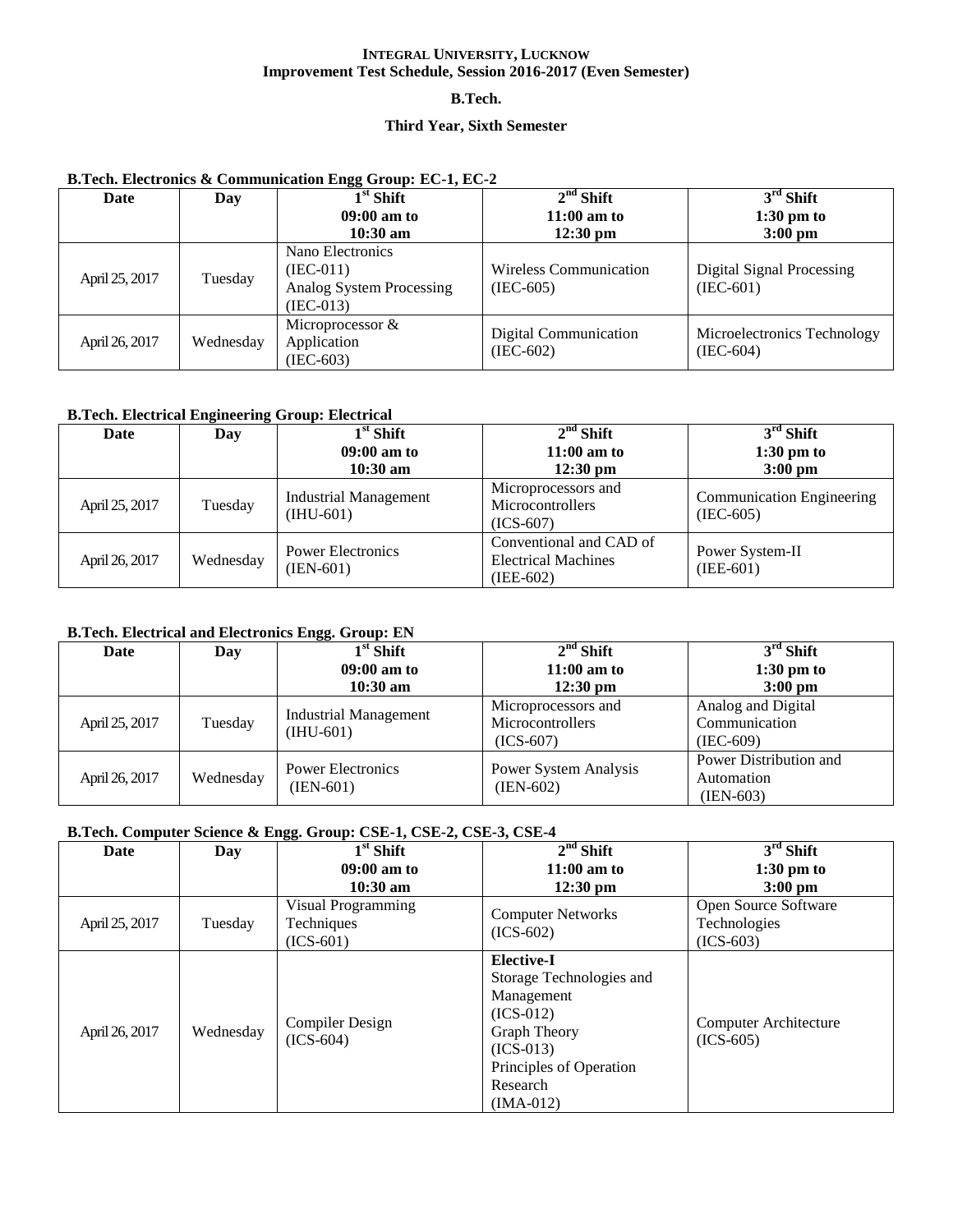#### **B.Tech.**

#### **Third Year, Sixth Semester**

#### **B.Tech. Mechanical Engineering Group: ME-1, ME-2, ME-3**

| Date           | Day       | $1st$ Shift               | $2nd$ Shift            | $3rd$ Shift               |
|----------------|-----------|---------------------------|------------------------|---------------------------|
|                |           | $09:00$ am to             | $11:00$ am to          | $1:30$ pm to              |
|                |           | $10:30$ am                | $12:30 \text{ pm}$     | $3:00 \text{ pm}$         |
| April 25, 2017 | Tuesday   | <b>Operation Research</b> | I.C. Engines           | Machine Design-II         |
|                |           | $(IME-601)$               | $(IME-602)$            | $(IME-603)$               |
|                |           |                           |                        | Six Sigma Methods,        |
|                |           | <b>Fluid Machinery</b>    | Refrigeration and Air  | Approach and Applications |
| April 26, 2017 | Wednesday | $(IME-604)$               | conditioning (IME-605) | $(IEME-033)$              |
|                |           |                           |                        | Finete Element Mathod     |
|                |           |                           |                        | (IEME-034)                |

#### **B.Tech. Civil Engineering Group: CE-1, CE-2, CE-3**

| Date           | Day       | $1st$ Shift                                | $2nd$ Shift                                   | $3rd$ Shift                                         |
|----------------|-----------|--------------------------------------------|-----------------------------------------------|-----------------------------------------------------|
|                |           | $09:00$ am to                              | $11:00$ am to                                 | $1:30$ pm to                                        |
|                |           | $10:30$ am                                 | $12:30 \text{ pm}$                            | $3:00$ pm                                           |
| April 25, 2017 | Tuesday   | Environmental Engineering-I<br>$(ICE-601)$ | Concrete Structure-II<br>$(ICE-602)$          | <b>Transportation Engineering-II</b><br>$(ICE-603)$ |
|                |           |                                            | Estimation, Evaluation and                    | Earth and Earth Retaining                           |
| April 26, 2017 | Wednesday | Geotechnical Engineering-II<br>$(ICE-604)$ | <b>Construction Management</b><br>$(ICE-605)$ | <b>Structures</b><br>$(ICE-606)$                    |

#### **B.Tech. Biotechnology Group: BT**

| Date           | Day       | $1st$ Shift                | $2nd$ Shift                   | $3rd$ Shift                |
|----------------|-----------|----------------------------|-------------------------------|----------------------------|
|                |           | $09:00$ am to              | $11:00$ am to                 | $1:30 \text{ pm}$ to       |
|                |           | $10:30$ am                 | $12:30 \text{ pm}$            | $3:00$ pm                  |
|                |           | Bioinformatics -II         | <b>Plant Biotechnology</b>    | Fermentation Biotechnology |
| April 25, 2017 | Tuesday   | (IBT-601)                  | $(IBT-602)$                   | $(IBT-603)$                |
|                |           |                            | Industrial Economics,         |                            |
| April 26, 2017 |           | Mass Transfer Operation II | Principles of Management $\&$ | Genetics<br>$(IBT-606)$    |
|                | Wednesday | $(IBT-604)$                | <b>IPR</b>                    |                            |
|                |           |                            | $(IBT-605)$                   |                            |

#### **B.Tech. Food Technology Group: FT**

| Date           | Day       | $1st$ Shift                     | $2nd$ Shift               | $3rd$ Shift               |
|----------------|-----------|---------------------------------|---------------------------|---------------------------|
|                |           | $09:00$ am to                   | $11:00$ am to             | $1:30$ pm to              |
|                |           | $10:30$ am                      | $12:30 \text{ pm}$        | $3:00 \text{ pm}$         |
|                |           | <b>Bakery and Confectionary</b> | Novel Food Processing     | Food Packaging Technology |
| April 25, 2017 | Tuesday   | Technology                      | Technologies              | $(FT-603)$                |
|                |           | $(FT-601)$                      | $(FT-602)$                |                           |
|                |           | Food Additives and              | Food Equipment Design and | Food Biotechnology        |
| April 26, 2017 | Wednesday | Ingredients                     | Process Modelling         | $(FT-606)$                |
|                |           | $(FT-604)$                      | $(FT-605)$                |                           |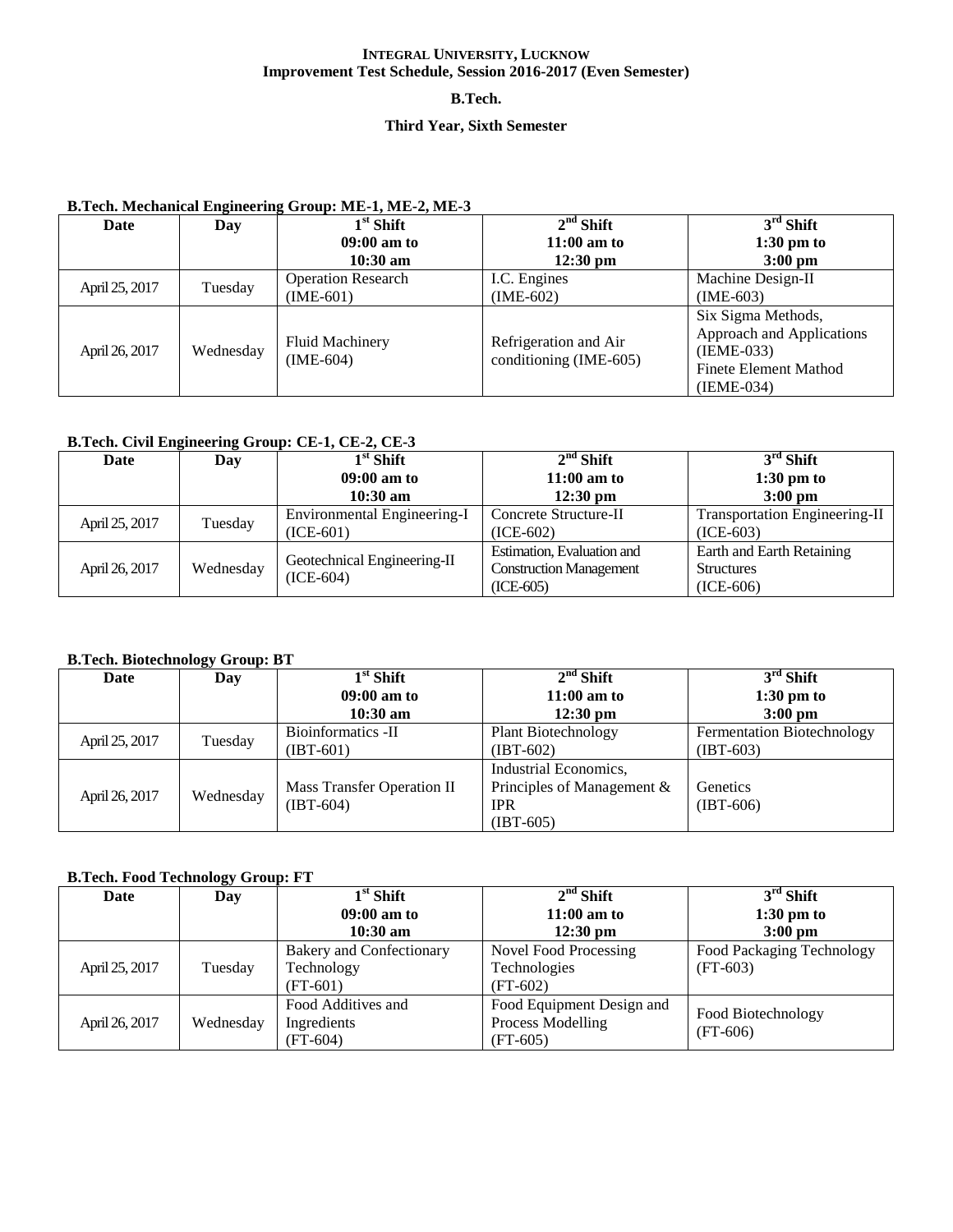## **B.C.A., B.B.A., B.Com., B.Sc. Biotechnology, Industrial Chemistry**

#### **Third Year, Sixth Semester**

#### **B.C.A.**

| Date           | Day       | $1^{\rm st}$ Shift<br>$09:00$ am to<br>$10:30$ am     | $2nd$ Shift<br>$11:00$ am to<br>$12:30$ pm                      | $3rd$ Shift<br>$1:30 \text{ pm}$ to<br>$3:00$ pm   |
|----------------|-----------|-------------------------------------------------------|-----------------------------------------------------------------|----------------------------------------------------|
| April 25, 2017 | Tuesday   | .NET Framework with VB.<br><b>NET</b><br>$(IBCA-601)$ | Computer Graphics and<br>Multimedia Application<br>$(IBCA-602)$ | Cyber Law and Internet<br>Security<br>$(IBCA-603)$ |
| April 26, 2017 | Wednesday | <b>Management Information</b><br>System<br>(IBCA-604) |                                                                 | $\overline{\phantom{0}}$                           |

#### **B.B.A.**

| -------        |           |                    |                             |                              |
|----------------|-----------|--------------------|-----------------------------|------------------------------|
| Date           | Day       | $1st$ Shift        | $2nd$ Shift                 | $3rd$ Shift                  |
|                |           | $09:00$ am to      | $11:00$ am to               | $1:30 \text{ pm}$ to         |
|                |           | $10:30$ am         | $12:30 \text{ pm}$          | $3:00$ pm                    |
| April 25, 2017 | Tuesday   | Corporate Strategy | Entrepreneurship            | <b>Service Marketing</b>     |
|                |           | (BBA-601)          | (BBA-602)                   | $(BBA-603)$                  |
|                |           | Labour Laws        | Banking and Working Capital | <b>Environmental Science</b> |
| April 26, 2017 | Wednesday | $(BBA-604)$        | Management                  | $(BBA-607)$                  |
|                |           |                    | (BBA-605)                   |                              |

#### **B.Com. (Hons.)**

| Date           | Day       | $1st$ Shift                                            | $2nd$ Shift                                                                                                                         | $3rd$ Shift                                                                                                                                                                            |
|----------------|-----------|--------------------------------------------------------|-------------------------------------------------------------------------------------------------------------------------------------|----------------------------------------------------------------------------------------------------------------------------------------------------------------------------------------|
|                |           | $09:00$ am to                                          | $11:00$ am to                                                                                                                       | $1:30 \text{ pm}$ to                                                                                                                                                                   |
|                |           | $10:30 \text{ am}$                                     | $12:30 \text{ pm}$                                                                                                                  | $3:00 \text{ pm}$                                                                                                                                                                      |
|                | Tuesday   | <b>Insurance Management</b>                            | Security Analysis                                                                                                                   | <b>International Business</b>                                                                                                                                                          |
| April 25, 2017 |           | (BCH-601)                                              | (BCH-602)                                                                                                                           | $(BCH-603)$                                                                                                                                                                            |
| April 26, 2017 | Wednesday | <b>Management Information</b><br>System<br>$(BCH-604)$ | <b>Industrial Relation</b><br>$BCH-605$ (H)<br>Marketing Communication<br>$BCH-605$ (M)<br>Capital and Mani Market<br>$BCH-605$ (F) | <b>Organizational Development</b><br>$BCH-606$ (H)<br><b>International Marketing</b><br>Management<br>$BCH-606(M)$<br>Investment Decision and<br>Portfolio Management<br>$BCH-606$ (F) |

#### **B.Sc. (HONS) Biotechnology**

| Date           | Day       | $1st$ Shift           | $2nd$ Shift        | $3rd$ Shift              |
|----------------|-----------|-----------------------|--------------------|--------------------------|
|                |           | $09:00$ am to         | $11:00$ am to      | $1:30 \text{ pm}$ to     |
|                |           | $10:30$ am            | $12:30 \text{ pm}$ | $3:00 \text{ pm}$        |
|                |           | Bioinformatics        |                    | Entrepreneurship         |
| April 25, 2017 | Tuesday   | $(BS-601)$            |                    | Development              |
|                |           |                       |                    | $(BS-602)$               |
| April 26, 2017 | Wednesday | Applied Biotechnology |                    |                          |
|                |           | $(BS-603)$            |                    | $\overline{\phantom{a}}$ |

#### **B.Sc. (HONS) Industrial Chemistry**

| Date           | Day       | $1st$ Shift                                     | $2nd$ Shift   | $3rd$ Shift                                |
|----------------|-----------|-------------------------------------------------|---------------|--------------------------------------------|
|                |           | $09:00$ am to                                   | $11:00$ am to | $1:30 \text{ pm}$ to                       |
|                |           | $10:30$ am                                      | $12:30$ pm    | $3:00$ pm                                  |
| April 25, 2017 | Tuesday   | <b>Analytical Techniques -II</b><br>$(BIC-601)$ |               | Food Chemistry & Processing<br>$(BIC-602)$ |
| April 26, 2017 | Wednesday | <b>Chemical Process Industry</b><br>$(BIC-603)$ |               | -                                          |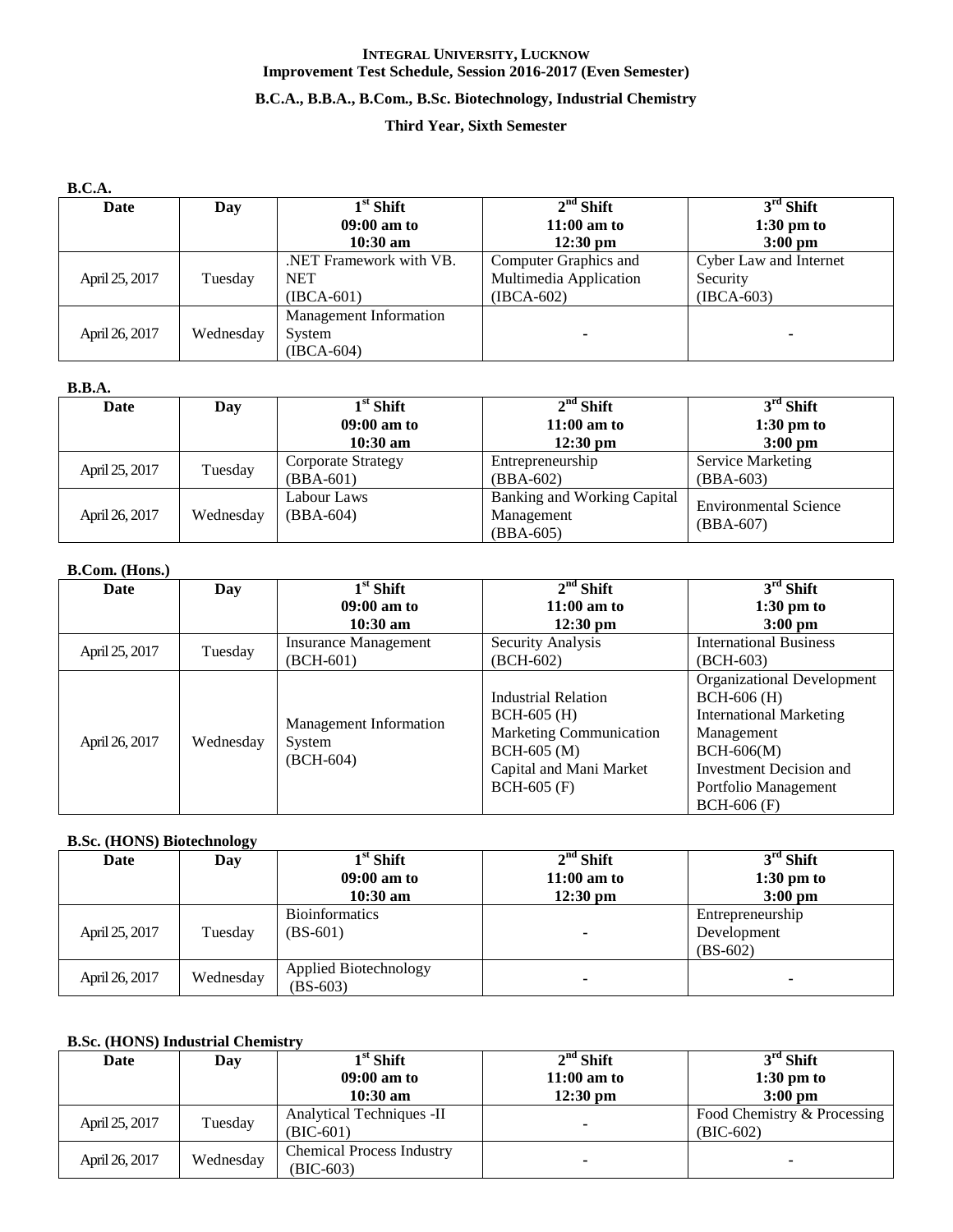#### **Improvement Test Schedule, Session 2016-2017 (Even Semester)**

#### **B.Tech.**

#### **Fourth Year, Eighth Semester**

#### **B.Tech. Electronics & Communication Engg Group: EC-1, EC-2**

| Date           | Day       | $1st$ Shift                 | $2nd$ Shift                 | $3rd$ Shift       |
|----------------|-----------|-----------------------------|-----------------------------|-------------------|
|                |           | $09:00$ am to               | $11:00$ am to               | $1:30$ pm to      |
|                |           | $10:30 \text{ am}$          | $12:30$ pm                  | $3:00 \text{ pm}$ |
|                |           | Radar and Satellite         | Data Communication          | Solar Energy $\&$ |
| April 25, 2017 | Tuesday   | Communication               | <b>Network</b>              | Entrepreneurship  |
|                |           | $(IEC-801)$                 | $(IEC-802)$                 | $(IEC-803)$       |
|                |           | <b>Elective-IV</b>          | Elective-III                |                   |
|                |           | Information and Coding      | <b>Consumer Electronics</b> |                   |
| April 26, 2017 |           | $(IEC-041)$                 | $(IEC-031)$                 |                   |
|                |           | Digital System Design Using | Spread Spectrum             |                   |
|                | Wednesday | VHDL                        | Communication               |                   |
|                |           | $(IEC-042)$                 | $(IEC-032)$                 |                   |
|                |           | Filter Design (IEC-043)     | Wireless Sensor Networks    |                   |
|                |           |                             | $(IEC-035)$                 |                   |

#### **B.Tech. Electrical and Electronics Engg. Group: EN**

| Date           | <b>Day</b> | $\overline{1}^{\rm st}$ Shift                | $2nd$ Shift                                                           | $3rd$ Shift                                    |
|----------------|------------|----------------------------------------------|-----------------------------------------------------------------------|------------------------------------------------|
|                |            | 09:00 am to                                  | $11:00$ am to                                                         | $1:30 \text{ pm}$ to                           |
|                |            | $10:30$ am                                   | $12:30 \text{ pm}$                                                    | $3:00 \text{ pm}$                              |
| April 25, 2017 | Tuesday    | <b>Static Electric Drives</b><br>$(IEN-801)$ | DSP and its Application in<br><b>Electrical System</b><br>$(IEN-802)$ | <b>Electrical System Design</b><br>$(IEN-803)$ |
|                |            | Elective-III                                 | <b>Elective-II</b>                                                    |                                                |
|                | Wednesday  | Applications of Power                        | <b>Power Plant Instrumentation</b>                                    |                                                |
|                |            | <b>Electronics to Power Systems</b>          | $(IEN-021)$                                                           |                                                |
|                |            | $(IEN-031)$                                  | Renewable Power Generation                                            |                                                |
|                |            | High Voltage DC                              | Sources                                                               |                                                |
| April 26, 2017 |            | Transmission                                 | $(IEN-022)$                                                           |                                                |
|                |            | $(IEN-032)$                                  | <b>Advance Power System</b>                                           |                                                |
|                |            | <b>Fuzzy Systems</b>                         | Protection                                                            |                                                |
|                |            | $(IEN-033)$                                  | (IEN023)                                                              |                                                |
|                |            | Modeling and Simulation of                   | Introduction to Artificial Neural                                     |                                                |
|                |            | <b>Electrical Machines</b>                   | <b>Network</b>                                                        |                                                |
|                |            | $(IEN-034)$                                  | (IEN024)                                                              |                                                |

## **B.Tech. Electrical Engineering Group: Electrical**

| Date           | Day       | $1st$ Shift                        | $2nd$ Shift                      | $3rd$ Shift              |
|----------------|-----------|------------------------------------|----------------------------------|--------------------------|
|                |           | $09:00$ am to                      | $11:00$ am to                    | $1:30 \text{ pm}$ to     |
|                |           | $10:30$ am                         | $12:30 \text{ pm}$               | $3:00 \text{ pm}$        |
|                |           | DSP and Its Applications           | <b>Electric Drives</b>           | Flexible AC Transmission |
| April 25, 2017 | Tuesday   | $(IEC-809)$                        | $(IEE-801)$                      | <b>Systems</b>           |
|                |           |                                    |                                  | $(IEE-802)$              |
|                |           | <b>Power Plant Instrumentation</b> | ANN and Fuzzy Logic System       |                          |
|                |           | $(IEN-021)$                        | (IEE031)                         |                          |
|                |           | EHVAC & EHVDC                      | Utilization of Electrical Energy |                          |
|                |           | Transmission                       | and Traction                     |                          |
|                |           | $(IEE-021)$                        | $(IEE-032)$                      |                          |
| April 26, 2017 | Wednesday | <b>Advance Power Electronics</b>   | <b>Power System Dynamics</b>     |                          |
|                |           | (IEE022)                           | $(IEE-033)$                      |                          |
|                |           | Energy Resources and               | Industrial Automation and        |                          |
|                |           | Technology                         | Control (IEE-034)                |                          |
|                |           | (IEE023)                           |                                  |                          |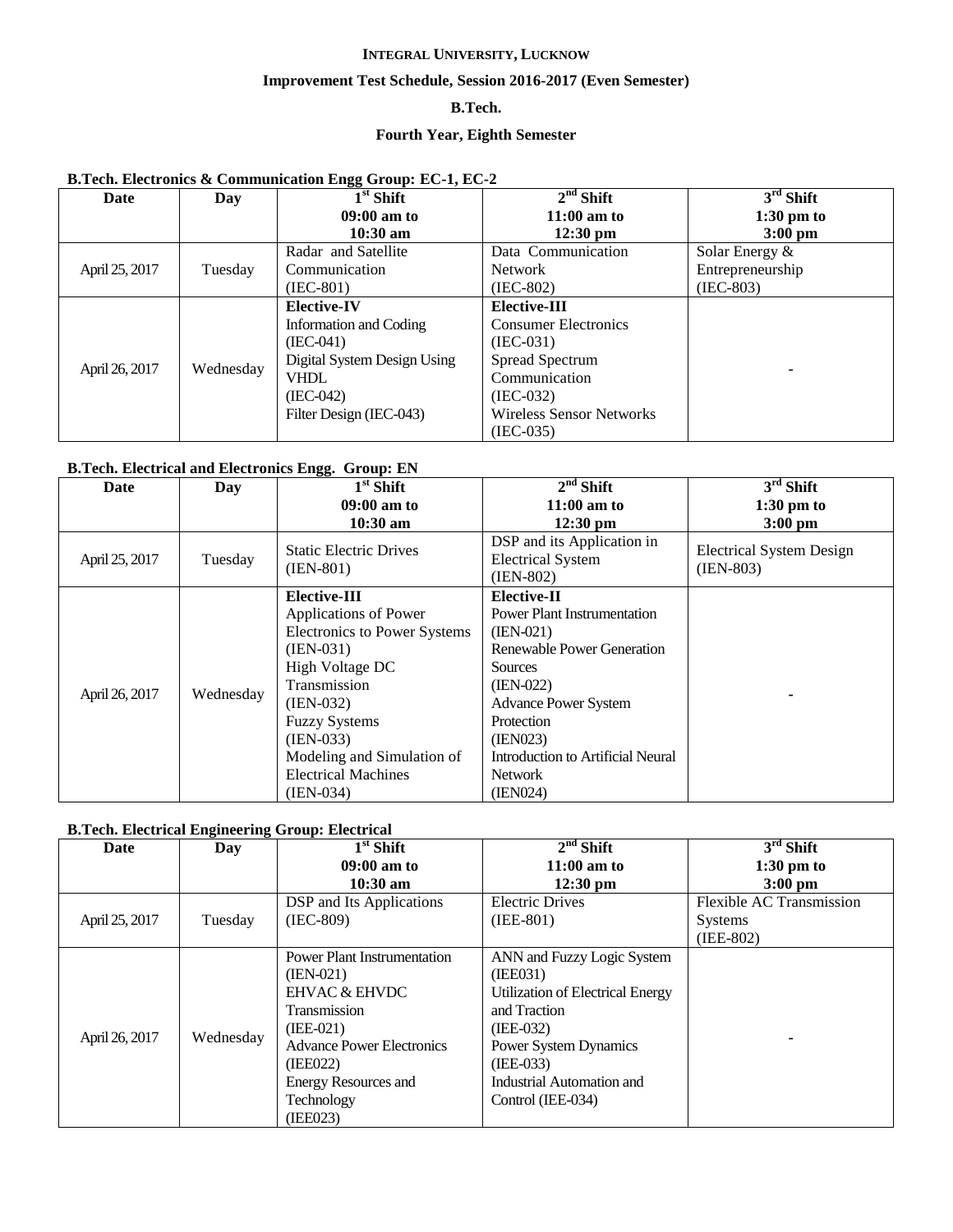#### **B.Tech.**

#### **Fourth Year, Eighth Semester**

| Date           | Day       | $1st$ Shift                                            | $2nd$ Shift                                                                                                             | $3rd$ Shift                                                                                                                          |
|----------------|-----------|--------------------------------------------------------|-------------------------------------------------------------------------------------------------------------------------|--------------------------------------------------------------------------------------------------------------------------------------|
|                |           | $09:00$ am to                                          | $11:00$ am to                                                                                                           | $1:30 \text{ pm}$ to                                                                                                                 |
|                |           | $10:30$ am                                             | $12:30 \text{ pm}$                                                                                                      | $3:00 \text{ pm}$                                                                                                                    |
| April 25, 2017 | Tuesday   | Data Warehousing and Data<br>Mining (IIT-801)          | Fuzzy Logic and Neural<br><b>Network</b><br>$(ICS-801)$                                                                 | <b>Elective-III</b><br>Mobile Computing<br>$(ICS-031)$<br>Cloud Computing<br>$(III-031)$<br>Advanced Concepts of<br>TCP/IP (ICS-032) |
| April 26, 2017 | Wednesday | <b>Elective-IV</b><br>Real Time Systems<br>$(ICS-041)$ | <b>Elective-V</b><br>Advance Concepts in<br>Database System<br>$(ICS-051)$<br><b>Pattern Recognition</b><br>$(III-051)$ |                                                                                                                                      |

#### **B.Tech. Computer Science & Engg. Group: CSE-1, CSE-2, CSE-3, CSE-4**

#### **B.Tech. Information Technology Group: IT**

| Date           | Day       | $1st$ Shift               | $2nd$ Shift                | $3rd$ Shift          |
|----------------|-----------|---------------------------|----------------------------|----------------------|
|                |           | $09:00$ am to             | $11:00$ am to              | $1:30 \text{ pm}$ to |
|                |           | $10:30$ am                | $12:30 \text{ pm}$         | $3:00 \text{ pm}$    |
|                |           | Data Warehousing and Data | Human Computer Interaction | Elective-III         |
| April 25, 2017 | Tuesday   | Mining                    | $(III-802)$                | Cloud Computing      |
|                |           | $(III-801)$               |                            | $(III-031)$          |
|                |           | <b>Elective-IV</b>        | <b>Elective-V</b>          |                      |
| April 26, 2017 | Wednesday | Real Time System          | Data Compression           |                      |
|                |           | $(ICS-041)$               | $(III-053)$                |                      |

#### **B.Tech. Mechanical Entineering Group: ME-1, ME-2**

| Date           | Day       | $1st$ Shift                                                                                                                   | $2nd$ Shift                            | $3rd$ Shift                                                  |
|----------------|-----------|-------------------------------------------------------------------------------------------------------------------------------|----------------------------------------|--------------------------------------------------------------|
|                |           | $09:00$ am to                                                                                                                 | $11:00$ am to                          | $1:30 \text{ pm}$ to                                         |
|                |           | $10:30$ am                                                                                                                    | $12:30 \text{ pm}$                     | $3:00 \text{ pm}$                                            |
|                | Tuesday   | <b>Power Plant Engineering</b>                                                                                                | Mechanical System Design               | Project Management                                           |
| April 25, 2017 |           | $(IME-801)$                                                                                                                   | $(IME-802)$                            | $(IME-803)$                                                  |
| April 26, 2017 | Wednesday | Elective-II<br>Non Conventional Energy<br>Resources and Utilization<br>$(IEME-053)$<br><b>Automatic Control</b><br>(IEME-056) | Non Destructive Testing<br>$(IME-804)$ | Elective-III<br><b>Industrial Ergonomics</b><br>$(IEME-063)$ |

#### **B.Tech. Civil Engineering Group: CE-1, CE-2**

| Date           | Day       | $1st$ Shift                                                                                                 | $2nd$ Shift                                                           | $3rd$ Shift                                                                                               |
|----------------|-----------|-------------------------------------------------------------------------------------------------------------|-----------------------------------------------------------------------|-----------------------------------------------------------------------------------------------------------|
|                |           | $09:00$ am to<br>$10:30$ am                                                                                 | $11:00$ am to                                                         | $1:30$ pm to                                                                                              |
|                |           |                                                                                                             | $12:30 \text{ pm}$<br><b>Water Resources</b>                          | $3:00$ pm                                                                                                 |
| April 25, 2017 | Tuesday   | <b>Earthquake Resistant Design</b><br>$(ICE-801)$                                                           | Engineering-II<br>$(ICE-802)$                                         | Non-Destructive Testing<br>$(ICE-803)$                                                                    |
| April 26, 2017 | Wednesday | Elective-II<br><b>Advance Foundation Design</b><br>$(ICE-021)$<br><b>Traffic Engineering</b><br>$(ICE-023)$ | Elective-III<br>Environmental Pollution and<br>Control<br>$(ICE-032)$ | <b>Elective-IV</b><br>Plastic Design and Steel<br>Structure (ICE-042)<br>Open Channel Flow<br>$(ICE-043)$ |